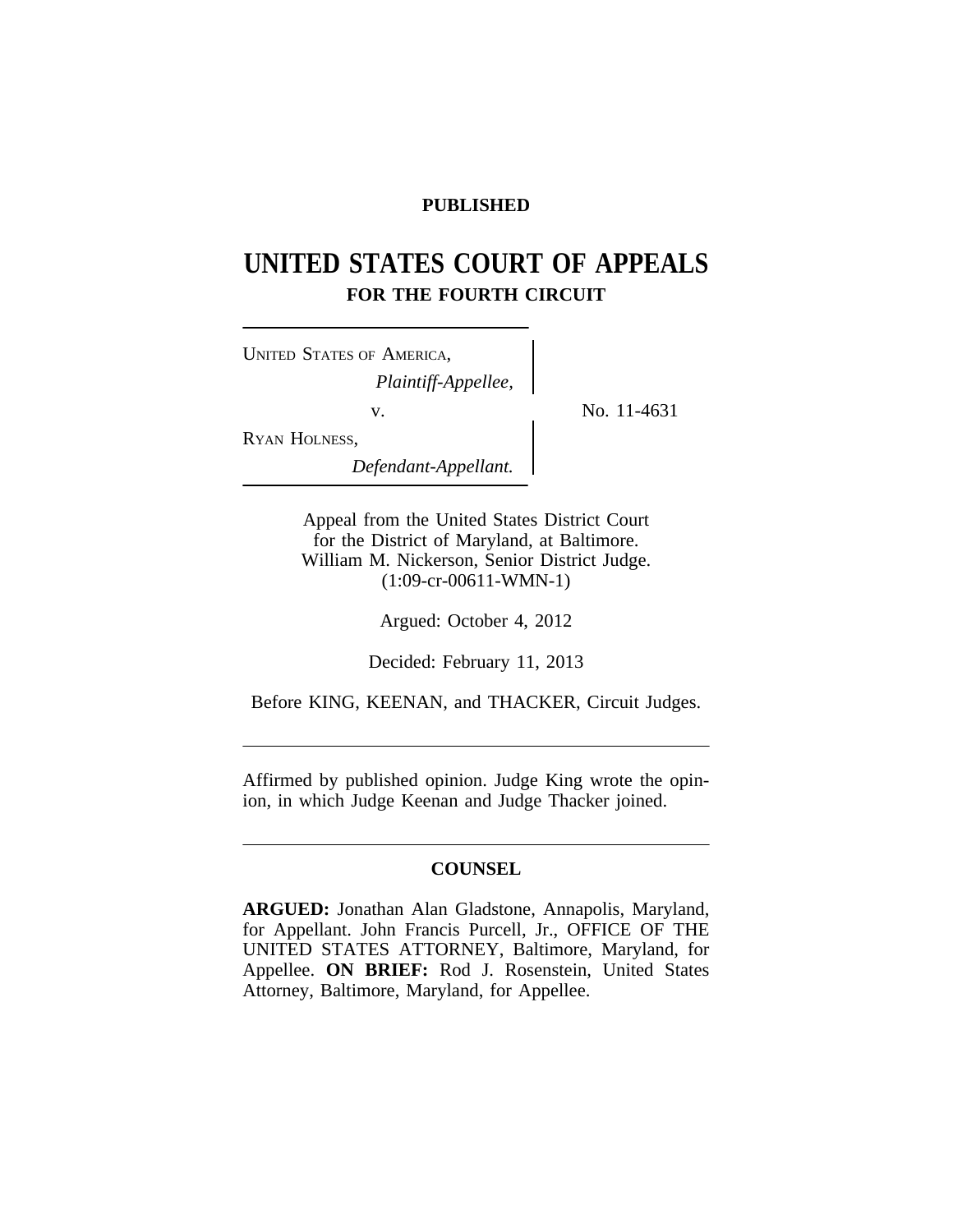#### **OPINION**

#### KING, Circuit Judge:

Following a jury trial in the District of Maryland, Ryan Holness was convicted of interstate domestic violence and attempted witness intimidation. Holness appeals, contending that the district court erred by declining to suppress certain aspects of the government's evidence which, Holness alleges, were obtained in deprivation of his Sixth Amendment right to the assistance of counsel. Although the facts underlying his claim of error fail to sustain Holness's proffered Sixth Amendment theory, the record indicates a potential abridgement of his privilege against self-incrimination and concomitant right to counsel, as secured by the Fifth Amendment. Further factual development would permit a definitive resolution of the matter, but remand is unnecessary in this instance because any Fifth Amendment error was harmless beyond a reasonable doubt. We therefore affirm Holness's convictions.

#### I.

About ten minutes before six o'clock in the morning on June 5, 2009, dispatchers received a 911 call alerting them of a carjacking on Route 290 near Crumpton, Maryland, on the state's Eastern Shore. The caller related that a woman had possibly been stabbed in connection with the incident. Deputy Amanda Knox of the Kent County Sheriff's Office responded to the residence of John and Kim Rolfe, where she encountered Holness on the front porch. It had been raining, and Holness was wet, shoeless, and shaking, with a wadded loop of duct tape drooped around his neck. Knox asked about the woman reported stabbed, but Holness stood mute. Mr. Rolfe spoke up, informing the deputy that Holness had earlier volunteered that the woman was his wife, and that she was in a field off the road, about 500 yards south. With Maryland State Troopers Sayles and Forte, who had just arrived on the scene, Knox went to check on the woman.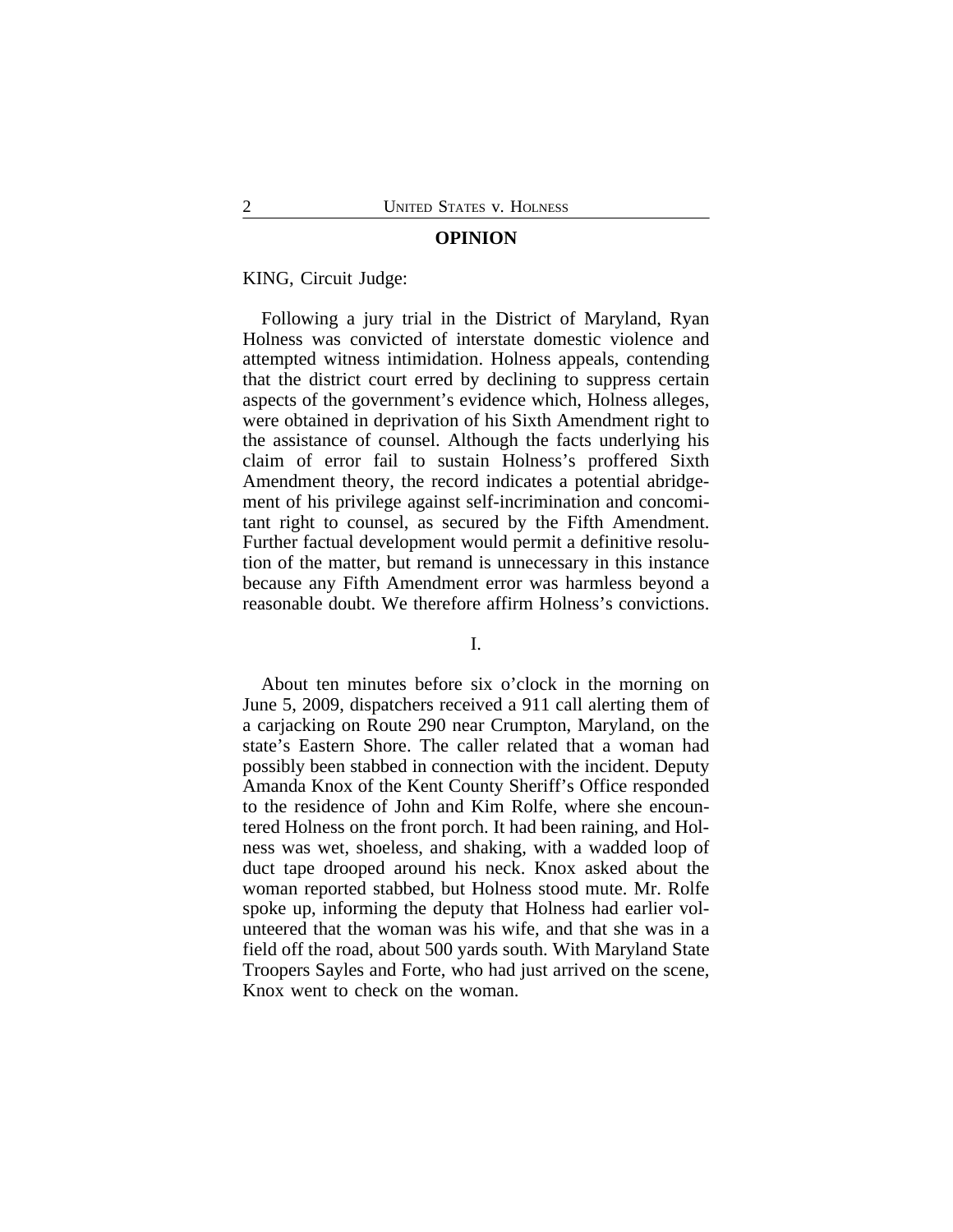Nearing their destination, the officers observed a number of items strewn across the road, including a purse, a paperback book, a tennis shoe, a woman's sandal, Holness's drivers license, his military ID, and a roll of duct tape. The woman, Serika Dunkley, lay dead in the field, having sustained eleven stab wounds and several dozen cuts, including four to her hands while defending the attack. The most serious wounds were to Dunkley's neck, critically compromising her left internal jugular vein, her trachea, and her thyroid gland.

#### A.

Holness, born in Jamaica, immigrated to the United States in 2001 and enlisted in the Navy the following year. In June 2003, he entered into a marriage of convenience with Dunkley, his distant cousin, who then left Jamaica to live with Holness's mother and brother in Brooklyn, New York. Holness resided in an apartment in Lexington Park, Maryland, near his duty station at the Patuxent River Naval Air Station. On November 5, 2008, while accessing the internet with his roommate's computer, Holness used Dunkley's personal information to obtain a \$500,000 insurance policy on her life. Holness named himself as the policy's beneficiary, charging the monthly premiums of \$74.37 to his personal credit card.

Holness's landlord received federal tax credits from participating in a housing program, which permitted it to accord Holness a rent reduction of \$200 per month so long as Dunkley's name was also on the lease. The applicable regulations, however, required Dunkley to execute the lease and any renewals in person. Dunkley's presence being required in Maryland to execute a renewal, she departed from Brooklyn with Holness in his blue Honda Accord on the evening of June 4, 2009, unaware that the trip — and her life — would come to an abrupt end in Crumpton a few hours later.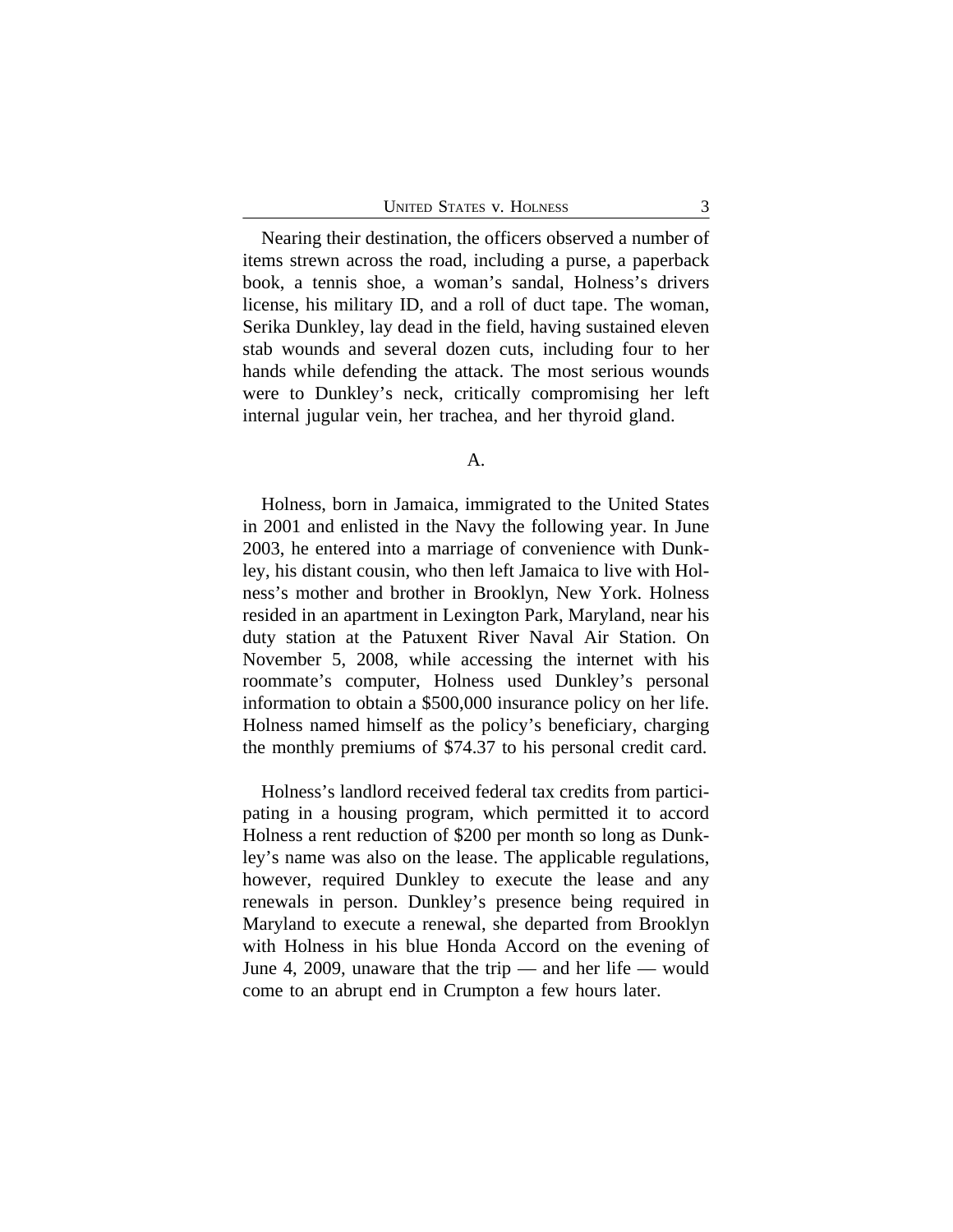## B.

1.

Deputy Knox and Trooper Forte returned to the Rolfe residence to interview Holness, who explained that he and Dunkley had been accosted and carjacked by a masked male at a rest area off the New Jersey Turnpike. Holness showed Knox a four-centimeter laceration on his left wrist, and he described the Honda to Forte. Holness was transported to a local hospital for treatment, where Dr. Deborah Davis diagnosed a nondisplaced rib fracture. Dr. Davis sutured and stapled Holness's wrist laceration, recommending ibuprofen for the pain. Holness remained at the hospital until mid-morning, when two members of the Maryland State Police homicide unit, Sergeant Stephen Hall and Sergeant Michael Smith, picked him up and drove him to their barrack.

Prior to questioning him, the homicide officers informed Holness of his rights in accordance with *Miranda v. Arizona*, 384 U.S. 436 (1966). *See* J.A. 78.**<sup>1</sup>** Holness agreed to answer questions without resort to counsel, telling a far more detailed story than the one he recited to Deputy Knox. A gasoline receipt revealed, and Holness confirmed, that he and Dunkley had stopped at the Turnpike rest area around 11:15 p.m. According to Holness, the carjacker brandished a firearm, wore a ski mask, and used a voice modulator. Absent instructions to the contrary, Holness continued from the rest area south toward Lexington Park until, at about 1:30 a.m., he was directed to pull off the road onto an adjacent farm lane.

As the carjacker was binding Holness's hands with duct tape, Dunkley fled. The assailant pursued and Holness tried to follow, hearing Dunkley's alarmed protests: "He's cutting me, he's cutting me." J.A. 311. The carjacker returned, slashed

<sup>&</sup>lt;sup>1</sup>Citations herein to "J.A. <sup>"</sup> refer to the contents of the Joint Appendix filed by the parties to this appeal.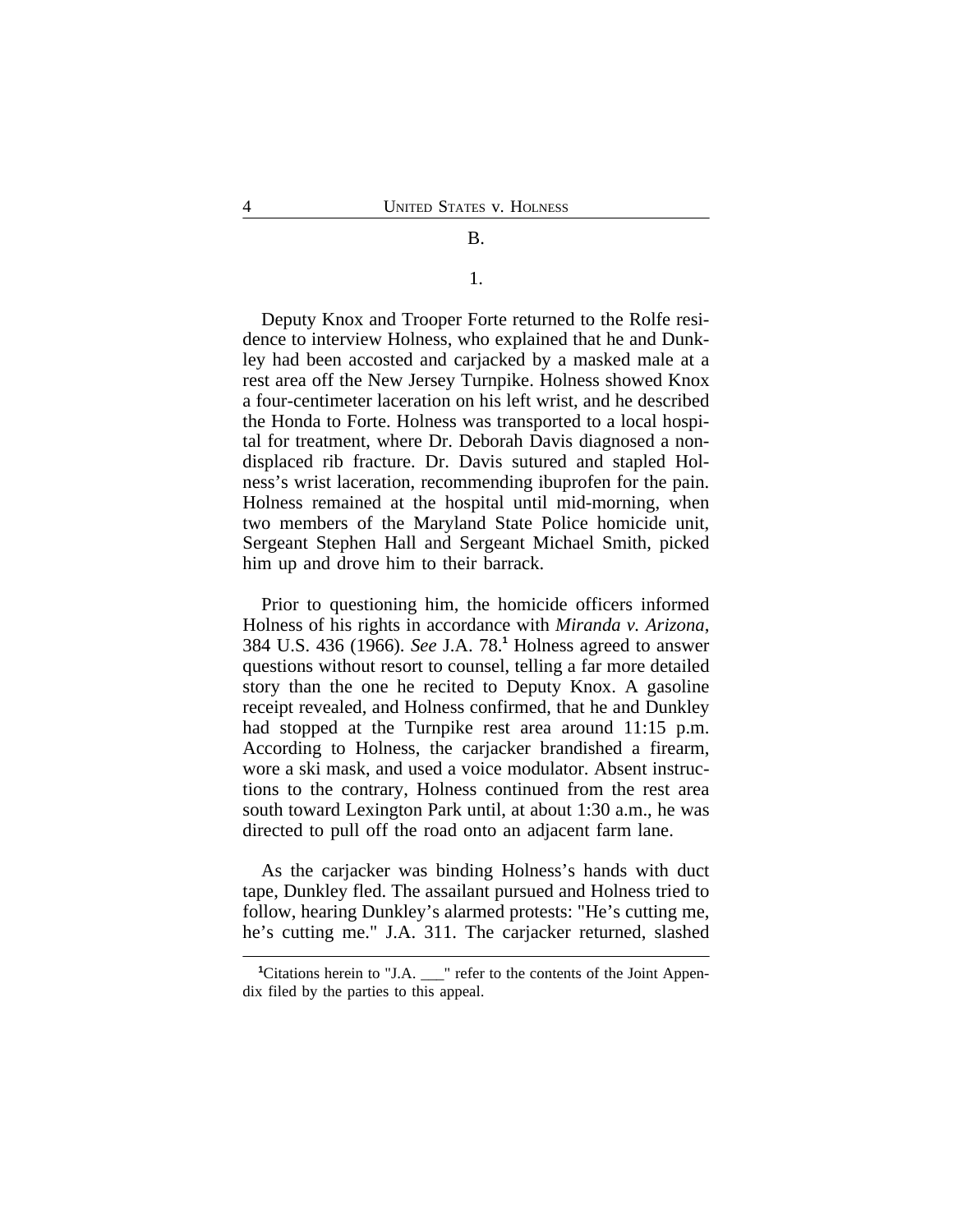Holness on the forearm, then pushed him to the ground, kicking him in the ribs. Holness said that he was ultimately knocked unconscious by a kick to the jaw. He awakened four hours later to find his ankles and wrists bound by duct tape, with a black bandana stuffed in his mouth. Upon freeing himself, Holness walked north to the Rolfe residence to seek assistance.

At about 2 o'clock in the afternoon, as Sergeant Hall and Sergeant Smith were winding down the initial interview of Holness, their colleague, Corporal Colleen McCurdy, arrived at the crime scene with her bloodhound, Lojack. McCurdy took Lojack to a spot near where Dunkley's body was found and allowed him to sniff Holness's socks, which had been placed on the ground. Lojack began to track Holness's path — not north toward the Rolfe residence, but south toward the Chester River. After a bit, Lojack veered off the road diagonally across a field toward a modular home, where he jumped on the front door and then ran around to the back door before retreating down a driveway back to Route 290.

From that location, Lojack continued south until he got to the river, which he repeatedly attempted to enter. Corporal McCurdy took Lojack onto the bridge, but he kept trying to jump up on the rail, more interested in the water below. The track ended at the river, so McCurdy and Lojack retraced their steps to the point of origin. Once there, the dog crossed to the opposite side of the road and began to whine, indicating that he detected a powerful scent. McCurdy and Lojack then left.**<sup>2</sup>**

**<sup>2</sup>**Corporal McCurdy testified that, consistent with her regular practice, she was told nothing about the case upon her arrival other than where the body was found. This explains, perhaps, why McCurdy did not attempt to have Lojack pick up Holness's scent heading north from the crime scene, toward the Rolfe residence.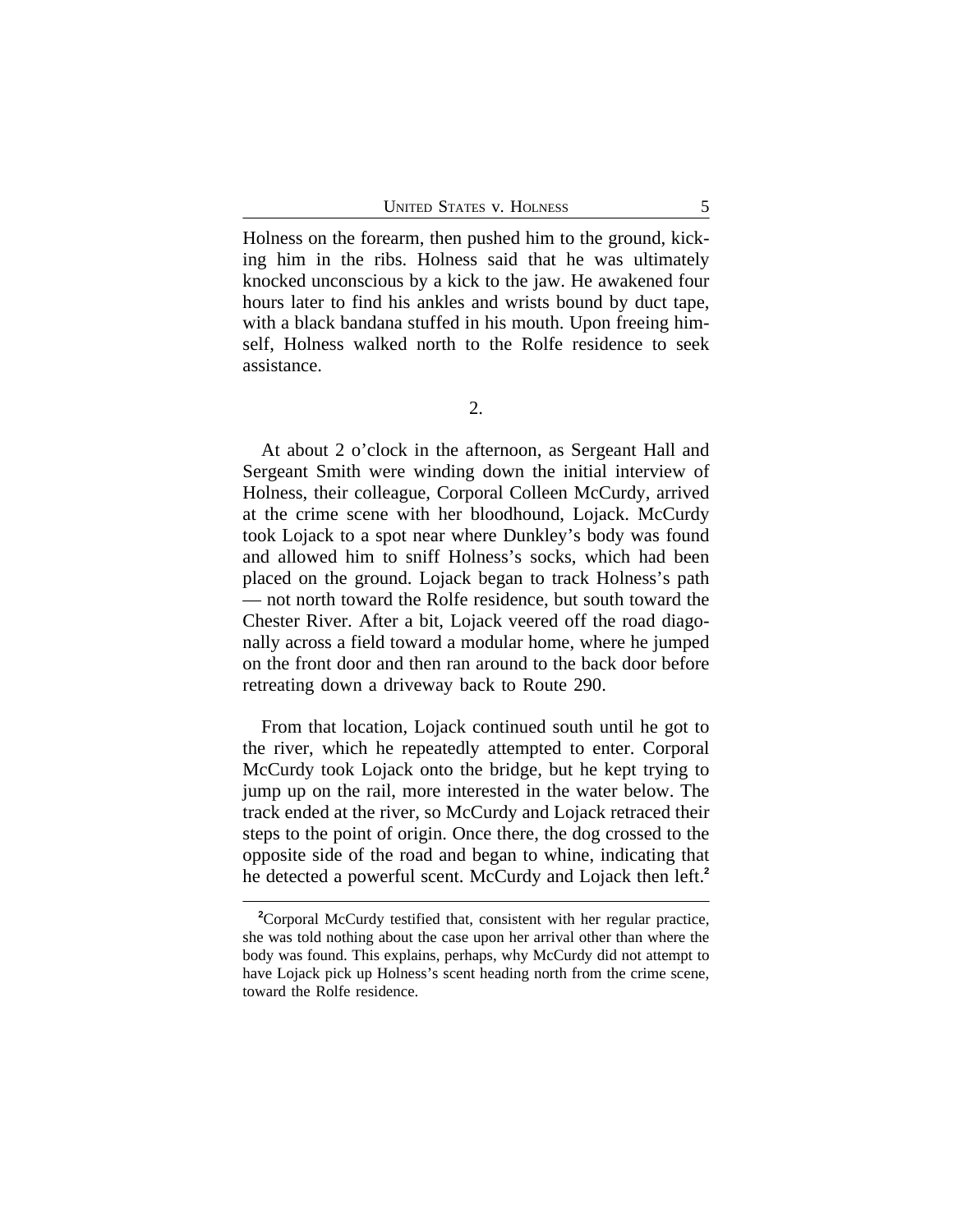Holness returned to the crime scene shortly thereafter, accompanied by Sergeant Hall and Sergeant Smith. Holness had terminated his initial interview with the police and had requested an attorney, but subsequently reinitiated contact for the purpose of offering to physically reenact his version of what had occurred. Upon again being advised of his *Miranda* rights, *see* J.A. 83-84, Holness surveyed the scene and more or less repeated his earlier story. Holness explained that he had lost his shoe in the mud upon exiting the Honda, and that, once he regained consciousness after being attacked, he realized that he had somehow wound up on the opposite side of the road.

Holness reiterated that, upon awakening, he immediately headed north and sought assistance at the Rolfe residence, and he categorically denied having walked south toward the river and the bridge. Nevertheless, a resident of the modular home, Cassandra Lupton, told the police that someone had knocked on her front and back doors just before 3:30 a.m., when Holness was supposed to have been unconscious. Moreover, Dr. Davis found no evidence of head trauma consistent with Holness having lost consciousness. The police returned Holness to the barrack, where he again invoked his right to silence and requested counsel. *See* J.A. 84.

Additional details gleaned from the investigation persisted in rendering Holness's story suspect. At about 5:00 or 5:15 a.m., during the latter stages of Holness's purported incapacity, Erin Boulter was delivering newspapers in the immediate vicinity of the crime scene. Boulter swerved to miss an African-American man with "something silver on his wrists," J.A. 659, standing in the road near the bridge. Though a crime scene technician observed tape residue around Holness's neck, she found none around his wrists or ankles nor on his clothing, and there was no cut on Holness's long-sleeved shirt to match the laceration on his forearm. Forensic investigators did find Holness's DNA at various locations on the roll of unused duct tape, however, and, on Holness's clothing, they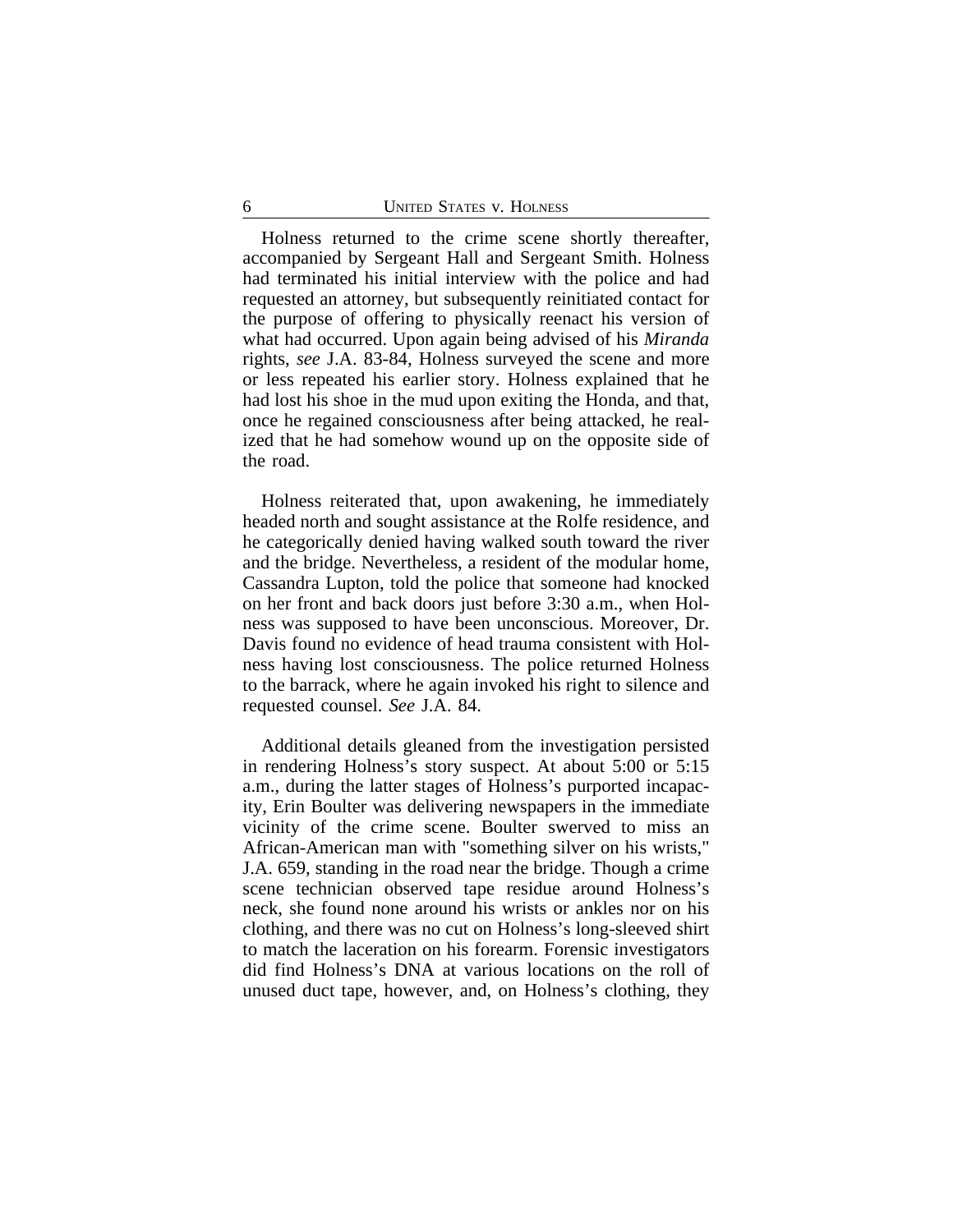discovered chips of what they suspected (but could not confirm) was Dunkley's fingernail polish.**<sup>3</sup>**

The police broadcast an interagency lookout for the Honda, and, later that evening, the vehicle was located on H Street in Washington, D.C., about an hour and twenty minutes away from Crumpton. In the car, blood was found matching the DNA profiles of Holness, Dunkley, and a third person denominated "unknown Male 1." J.A. 674-75. The mystery man's blood also turned up on Dunkley's sandal, her purse, and the paperback book. An examination of the computer in Holness's apartment revealed that, less than a week prior to the trip, someone made search engine inquiries for Apex and Greyhound websites. An Apex bus stop is located on H Street in Washington, D.C., about a block from where the Honda was recovered.

## C.

#### 1.

Holness's story failed to convince the police, which arrested and confined him on suspicion of involvement in Dunkley's killing. The grand jury for the state judicial district in Maryland indicted Holness on July 2, 2009, charging him with first- and second-degree murder. During his time in the county detention center, Holness shared a cell with Stephen McGrath, a contractor previously convicted of doing unlicensed work and jailed ninety days in mid-July for failing to fulfill his restitution obligations.

McGrath sent a letter dated August 18, 2009, to the Kent County prosecutor, in which he asserted that he had "come across some unique information regarding Ryan Holness." Gov't Exhibit No. 94-A. McGrath maintained that Holness

**<sup>3</sup>**Dunkley's cell phone signal registered on a tower in Crumpton at 1:23 a.m., but neither the phone nor the murder weapon has ever been found.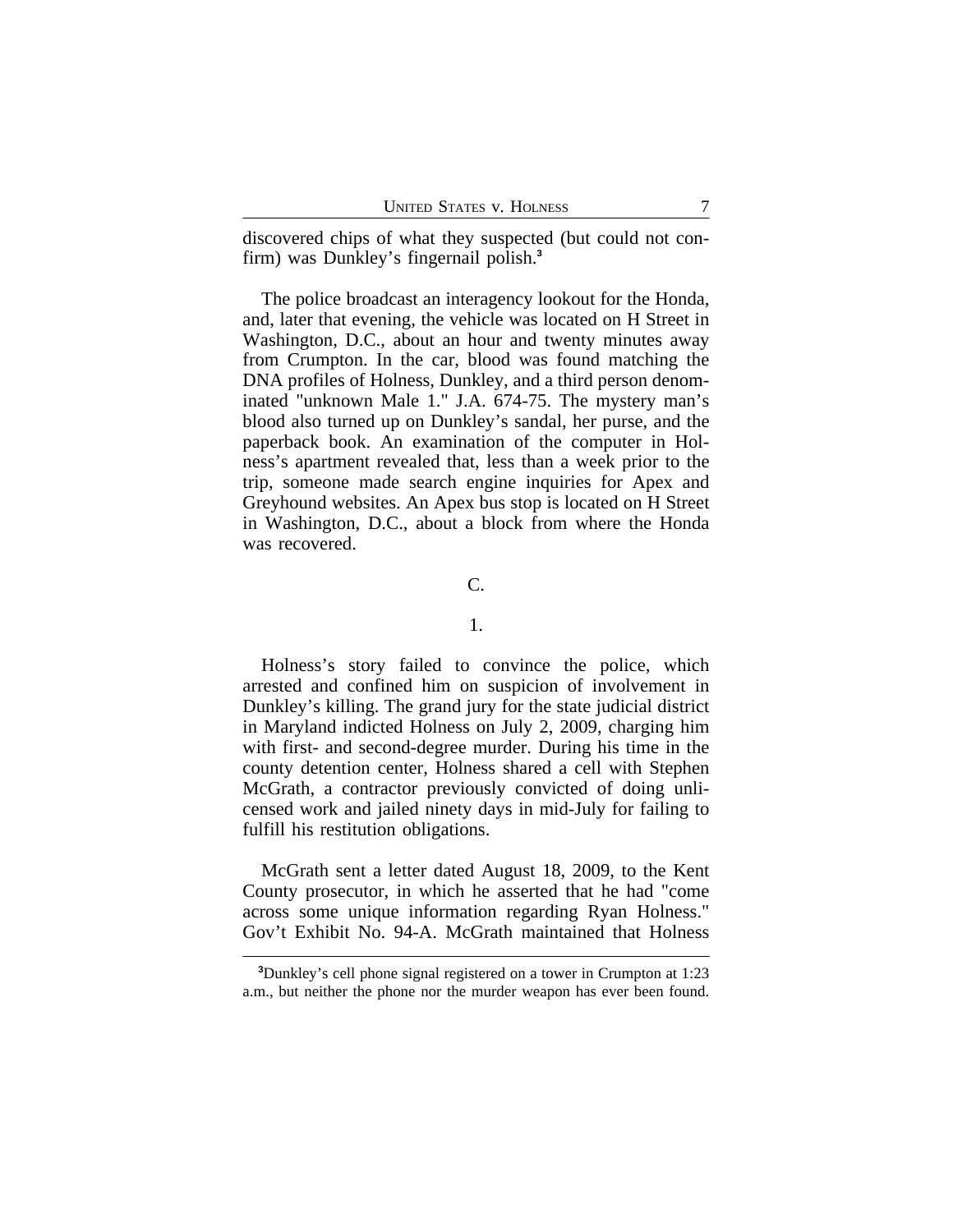had told him "some interesting stuff which led me to believe he actually killed his wife." *Id.* According to McGrath, Holness recalled that he and Dunkley had argued bitterly earlier in the evening, that the couple "had stopped at a rest area," where, McGrath seemed to imply, Holness intended to physically confront Dunkley, but "something wasn't right there." *Id.* Holness thus "decided to head down to the Crumpton area," having become familiar with the route on his numerous trips to New York. *Id.* McGrath said that Holness confided that he "almost got seen by a passing car as he was popping the trunk" while the Honda was parked along Route 290, and that he mentioned "something about going to someone's house for help but eventually changed his mind." *Id.*

McGrath observed that Holness "is very much a loner and keeps to himself much as I do," speculating that "this is the reason why I believe he shared his secret with me." Gov't Exhibit No. 94-A. McGrath requested that the prosecutor let him know whether his information was helpful, offering that "[m]aybe if possible you can not object to my modification [for a reduced sentence]. Not that I'm asking to make a deal it's just I'd rather not be in here if what I've learned has helped you as I'm sure his lawyer will notify him of [this] letter." *Id.* McGrath explained that he "just wanted to set the record straight as honestly my children play in Crumpton and I think what he did was awful." *Id.* McGrath signed the letter; then, seemingly as an afterthought, he appended a postscript in which his narrative became far less vague and oblique:

P.S. In short he killed his wife cause she found out he was cheating, and his brother helped him. Also he said his defense was planned from the beginning by parking the car in a location where the alle[ged] carjacker would have been seen on tape leaving the car. He told me that today after his Attorney obtained discovery and he found out apparently that the footage was dumped after 10 days and now his defense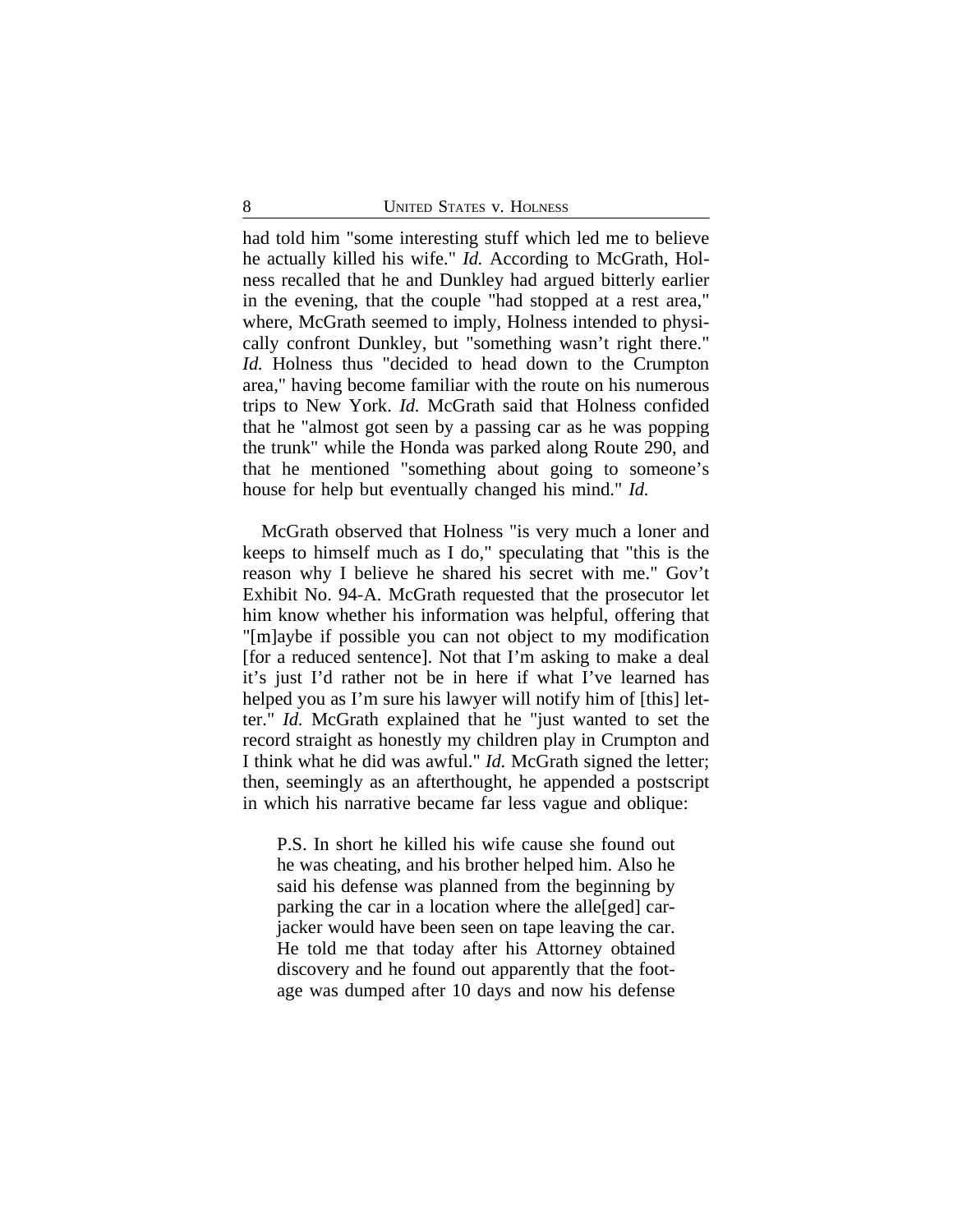is in jeopardy. It wasn't never about the life insurance.

#### *Id.*

Sergeant Hall met with McGrath on August 31, 2009. McGrath reiterated much of what he had set forth in the letter, but he acknowledged that Holness had "never told him the full story." Gov't Exhibit No. 101-D. Indeed, McGrath related to Hall that Holness had "never made a specific admission to murdering his wife." *Id*. The "something" that "wasn't right" at the rest stop evidently turned out to refer to McGrath's impression of Holness's forthrightness concerning one aspect of the latter's account, namely, that Holness "went out of his way to urinate" in a secluded part of the parking lot "instead of going in the store," just before the carjacker appeared. *Id.* McGrath did add, however, that Holness had expressed worry over some of the physical evidence, including the blood found in the Honda and the lack of duct tape residue on his arms.

With respect to the postscript, McGrath clarified that the rather stark conclusions drawn therein were "strictly his interpretation based on the information and statements Holness has provided." Gov't Exhibit No. 101-D. The meeting resulted in no agreement for a reduction of sentence, with McGrath noting that "he only had 40 days left to serve and wasn't too concerned about whether the judge grants [the motion for modification] or not." *Id.* Sergeant Hall invited McGrath to reinitiate contact if Holness volunteered additional information, but cautioned him to not ask any direct questions.

Not long thereafter, Holness asked McGrath to help him write a letter, which Holness planned to have delivered to the *Washington Post* and other area newspapers. The letter, with the anonymous (yet remorseful) carjacker as its purported author, was designed to divert suspicion from Holness by suggesting that the real culprit in Dunkley's murder was yet at large. McGrath forwarded news of the plan to Sergeant Hall,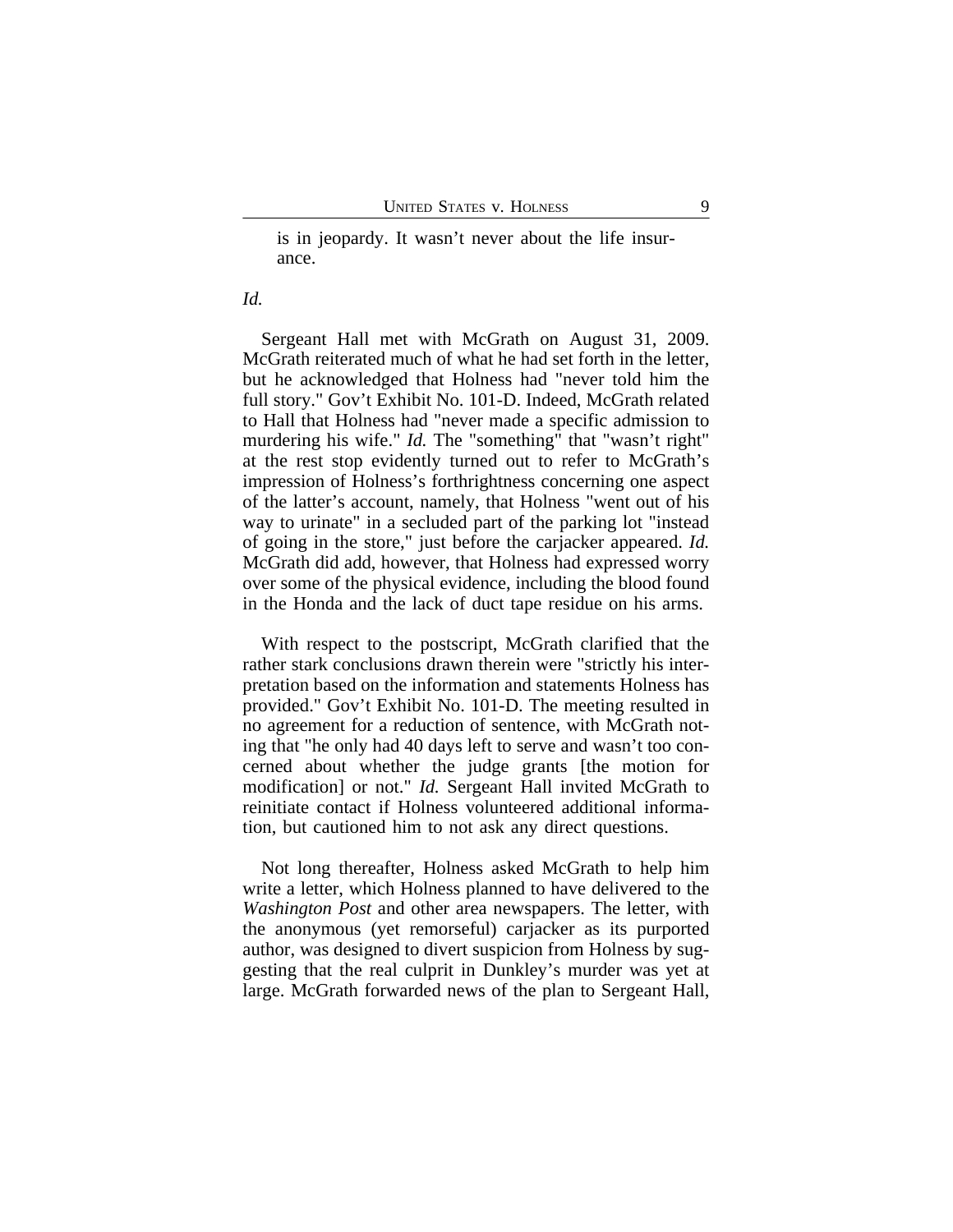who, on September 15, 2009, provided McGrath with a recording device, which McGrath kept hidden in his pillow.

At first, Holness dictated the contents of the letter for McGrath to transcribe, but Holness became dissatisfied with the effort. Thereafter, Holness himself composed, then destroyed, a second draft of the letter, of which McGrath was able to retain one page and recite the remainder into the recorder. At a meeting on October 1, 2009, McGrath provided Sergeant Hall with the letter fragment and the recorder. Hall used the information to obtain a search warrant for the cell, which was executed on October 6, 2009. Among the items recovered was the intact initial draft of the letter in McGrath's handwriting.

McGrath was released from custody thirteen days early, on October 10, 2009, but only as the result of accumulated goodtime credits; the prosecutor had filed an opposition to McGrath's motion for a reduced sentence, and the motion was denied. Shortly after McGrath's release, Holness was found in possession of a shank and placed in solitary confinement. On the wall of his new cell, he scrawled "Stephen Scott McGrath, rat snitch," together with McGrath's home address and phone number.

2.

At about the same time, on October 13, 2009, Sergeant Hall met with representatives of the United States Attorney's office in Baltimore to explore transferring the case for prosecution. The discussion proved fruitful, as a federal grand jury returned a single-count indictment against Holness on November 24, 2009. Six days later, on the prosecution's motion, the state court charges were dismissed. *See* J.A. 112. The operative Second Superseding Indictment, filed March 1, 2011, charged Holness with interstate domestic violence (Count One), attempted obstruction of an official proceeding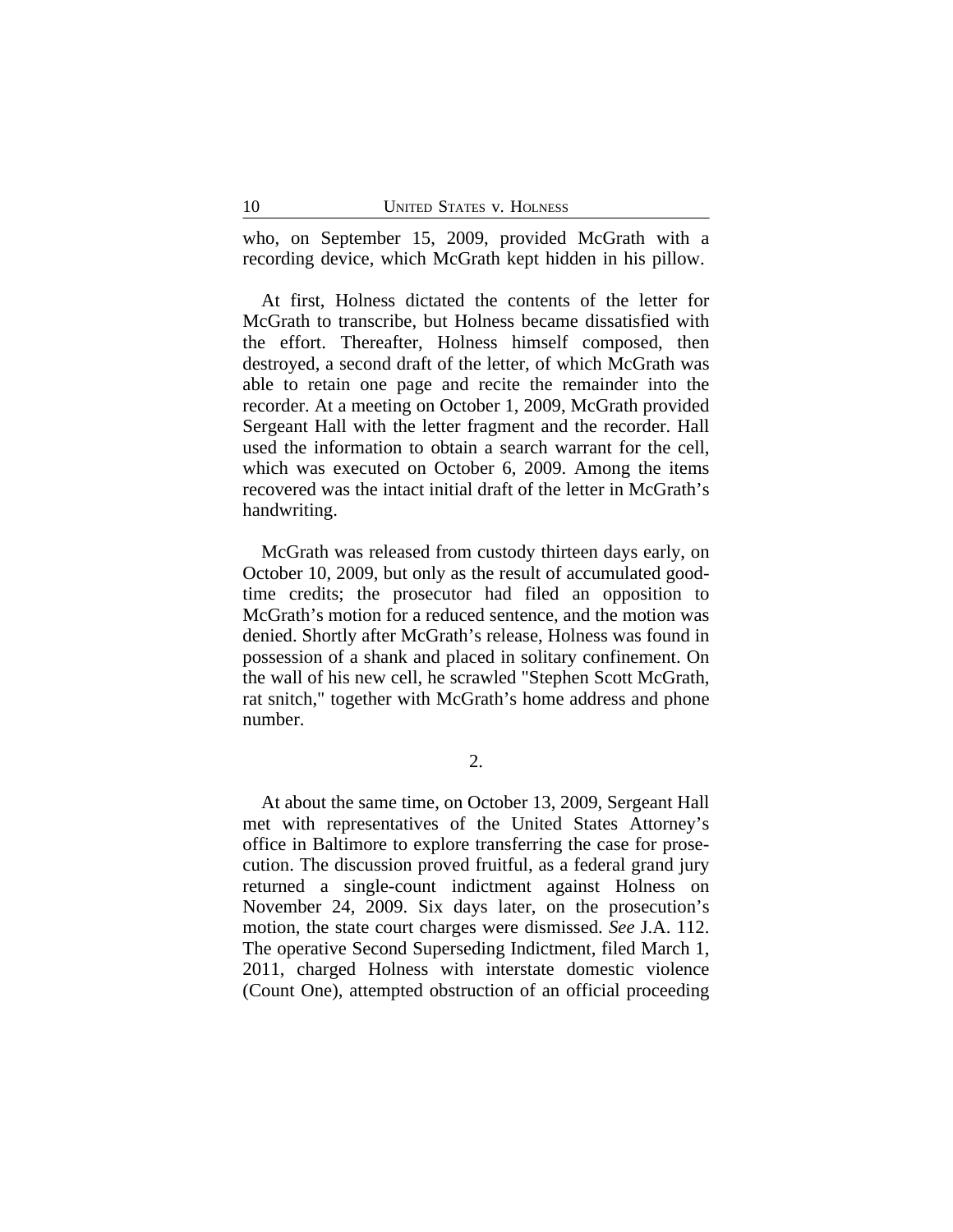(Count Two), attempted witness intimidation (Count Three), and fraudulent misuse of a passport (Count Four).**<sup>4</sup>**

Holness moved the district court to suppress all statements he made to McGrath and any evidence obtained as a result. The court conducted a pretrial motions hearing on March 14, 2011, at the conclusion of which it denied the motion to suppress, but granted Holness's motion to sever Count Four. A jury was then empaneled, which, over the following two weeks, heard the trial evidence as set forth above.

In addition, when McGrath took the stand, the jurors heard something new. On its direct examination, the government inquired of McGrath, "Do you recall Mr. Holness ever telling you anything . . . about what happened to the murder weapon?" J.A. 508. McGrath acknowledged in the affirmative: "He just kind of said, 'Well, I threw them in the river.'" *Id.* After permitting the jury a few minutes to process that information, the government reinforced the point as McGrath was invited to explain various aspects of his August 18, 2009 letter. The government asked McGrath, "[W]hat particular secret is it that you were relating to when you said that Mr. Holness shared his secret with me?" *Id.* at 516. McGrath

**<sup>4</sup>**The Second Superseding Indictment alleged with regard to Count One that Holness "traveled in interstate commerce with the intent to kill and injure a spouse . . . and in the course of and as a result of such travel, committed and attempted to commit a crime of violence against that spouse," J.A. 41, in violation of 18 U.S.C.  $\S 2261(a)(1)$ . Count Two, stemming from the letter-writing scheme with McGrath, asserted that Holness "did corruptly attempt to obstruct, influence, and impede an official proceeding," J.A. 42, as proscribed by 18 U.S.C.  $\S$  1512(c)(2). The "outing" of McGrath via the cell graffiti resulted in Count Three, which charged that Holness "did knowingly attempt to intimidate and threaten a witness . . . with the intent to influence, delay, and prevent the testimony of S.M. in an official proceeding," J.A. 43, in contravention of 18 U.S.C. § 1512(b)(1). Count Four related to a January 2008 incident whereby Holness reported his daughter's passport lost in order to obtain a duplicate that he hoped would allow his son to enter the country from Jamaica, *see* J.A. 44, conduct alleged to have run afoul of 18 U.S.C. § 1544.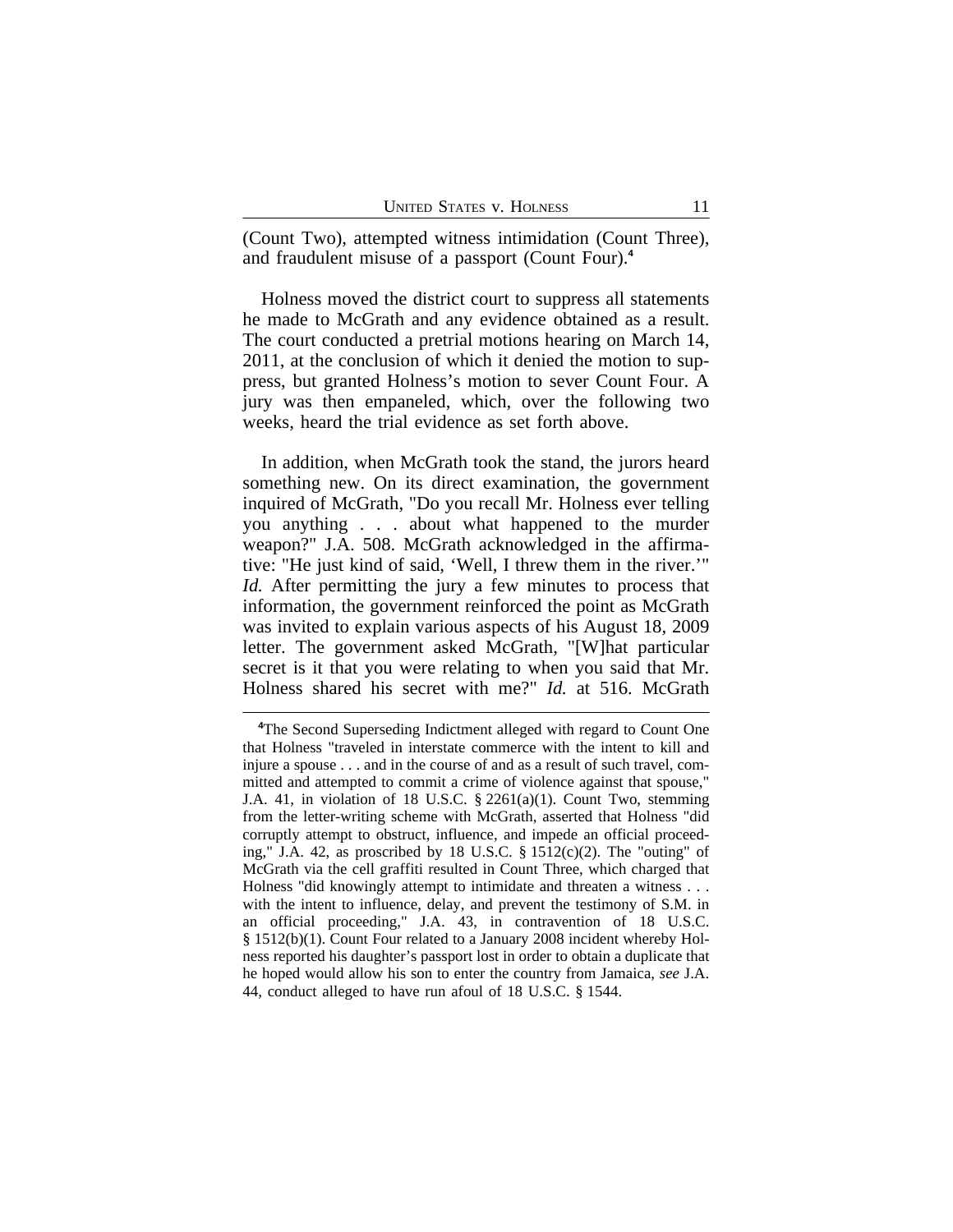responded, "The fact that he said he threw the knives in the river, the knife in the river." *Id.***<sup>5</sup>**

At the conclusion of trial, on March 28, 2011, the jury returned a guilty verdict on the three counts. On June 9, 2011, the district court entered judgment on the verdict, sentencing Holness to life imprisonment on Count One, with a 240 month concurrent term on Count Three. Pursuant to the government's motion, the court dismissed Count Two and Count Four. Holness appeals.

II.

Absent clear error, we will not disturb any findings of fact made by the district court in support of its ruling on a motion to suppress. *See United States v. Davis*, 690 F.3d 226, 233 (4th Cir. 2012). The court's legal conclusions, however, are reviewed de novo. *See id.* Where, as here, the challenged ruling entails the denial of a criminal defendant's motion to suppress, we view the evidence in the light most favorable to the government. *See id.* Though a trial error be of constitutional dimension, "an otherwise valid conviction should not be set aside if the reviewing court may confidently say, on the whole record, that [it] was harmless beyond a reasonable doubt." *Delaware v. Van Arsdall*, 475 U.S. 673, 681 (1986); *see Chapman v. California*, 386 U.S. 18, 24 (1967).

III.

Holness maintains that the district court erroneously "fail- [ed] to suppress evidence which flowed from Stephen McGrath's activities after speaking with the police," that is, Sergeant Hall, on August 31, 2009. Br. of Appellant 15. McGrath, Holness contends, became an agent of the police as

**<sup>5</sup>**McGrath's revelation of Holness's previously undisclosed admission regarding the murder weapon appears to have initially been made before the grand jury. *See* J.A. 552.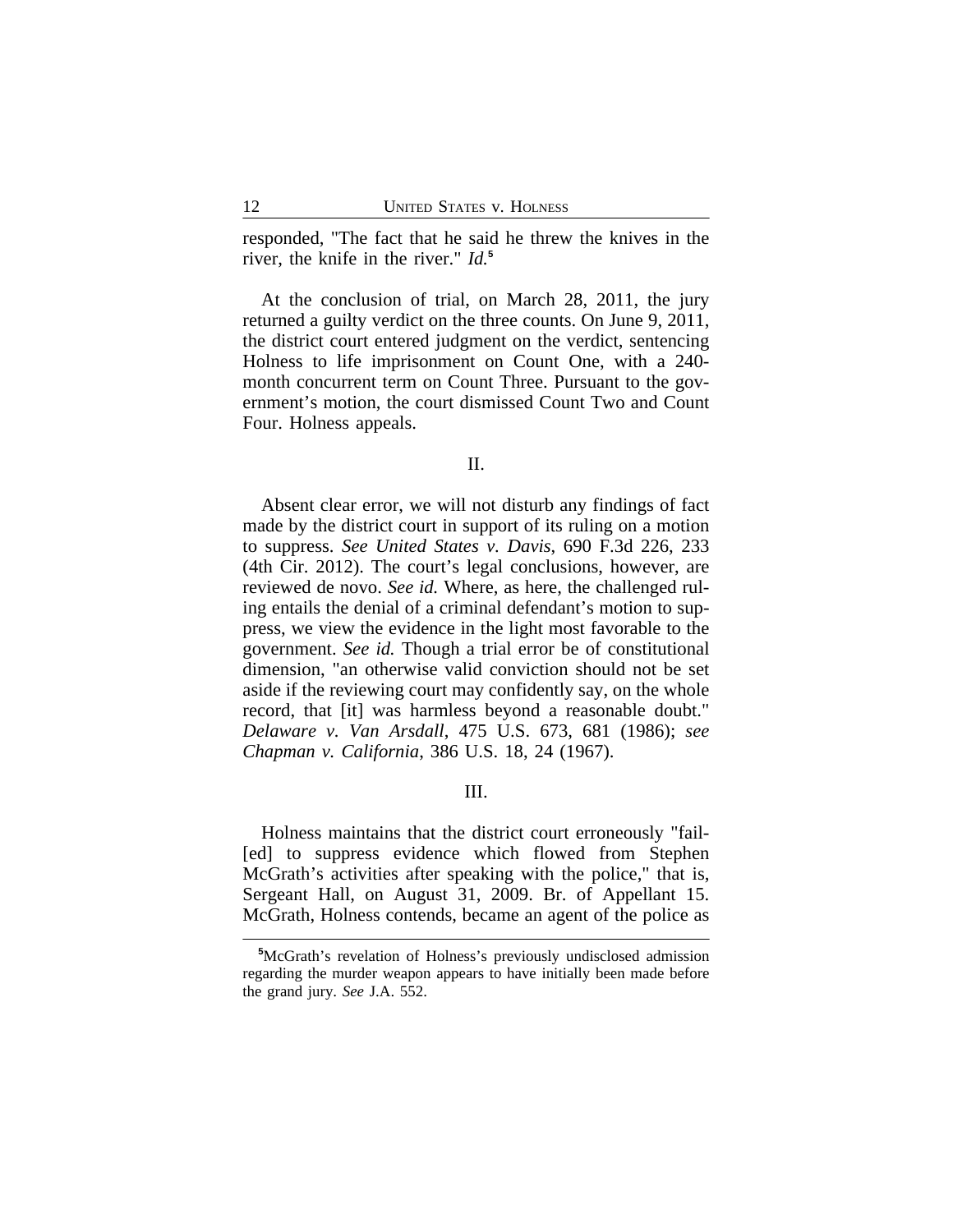a result of the August 31 meeting. Holness had by then retained the services of a public defender in connection with the state murder charge, and that lawyer was not present during his subsequent jail cell conversations with McGrath. These conversations, according to Holness, amounted to police interrogation in contravention of the Sixth Amendment, which assures that "[i]n all criminal prosecutions," the accused shall "have the assistance of counsel for his defense." U.S. Const. amend. VI; *see Miranda v. Arizona*, 384 U.S. 436, 465 n.35 (1966) (observing that the denial to an accused of access to his attorney, "[i]ndependent of any other constitutional proscription, . . . constitutes a violation of the Sixth Amendment right to the assistance of counsel and excludes any statement obtained in its wake" (citation omitted)).

#### A.

Holness's argument finds its genesis in *Massiah v. United States*, 377 U.S. 201 (1964), in which the Supreme Court held that the defendant "was denied the basic protections" of his Sixth Amendment right to counsel by the admission of uncounseled post-indictment statements obtained from a listening device supplied by the police to a cooperating codefendant. *Id.* at 206. These statements were the product of active interrogation, according to the Court, in that they had been "deliberately elicited" by the government. *Id.*

Some years later, we found occasion to apply *Massiah* in the prison environment. In *Henry v. United States*, 590 F.2d 544 (4th Cir. 1978), the government enlisted an inmate informant to engage the defendant, who proceeded to make incriminating statements concerning his participation in an armed robbery for which he was awaiting trial. When trial arrived, the government relied on the statements to secure a guilty verdict against the defendant. We set aside the conviction, determining that the government's actions in obtaining the statements breached the defendant's Sixth Amendment right to counsel, as set forth in *Massiah*. *See* 590 F.2d at 546-47.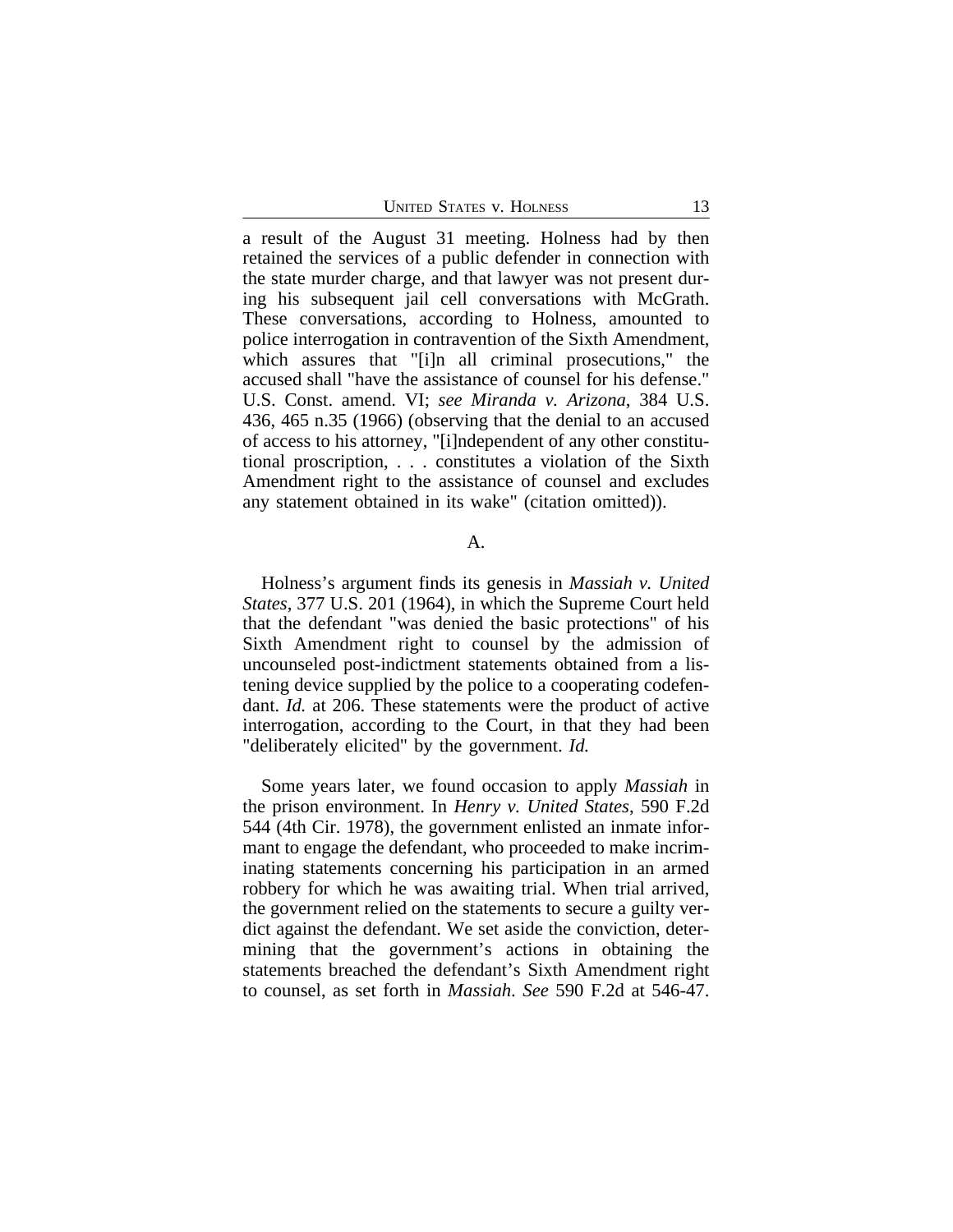The Supreme Court accepted certiorari and affirmed. *See United States v. Henry*, 447 U.S. 264 (1980).

In confirming that *Massiah* controlled, the Supreme Court eschewed the notion that the government had not deliberately elicited the statements at issue merely because it had cautioned the informant "not to question Henry about the robbery." *Henry*, 447 U.S. at 270. The Court instead considered it more significant that the informant was facilitating the government's agenda and being compensated therefor, that the resultant agency relationship had not been disclosed to the defendant, and that the defendant was susceptible to the pressures of confinement while under indictment. *See id.* at 270- 74.

Here, the government strives to distinguish *Massiah* and *Henry* by attempting to persuade us that McGrath was merely a "'listening post'" stationed in Holness's cell. *See Muehleman v. Florida*, 484 U.S. 882, 885 (1987) (quoting *Kuhlmann v. Wilson*, 477 U.S. 436, 456 n.19 (1986)). Consistently therewith, the government describes its star witness's conduct as strictly passive and therefore not interrogation geared toward deliberately eliciting statements such as the ones Holness sought to suppress.

Putting aside, for the time-being, the accuracy of the government's portrayal, we observe that Holness's pursuit of relief pursuant to the Sixth Amendment encounters a roadblock not confronted by the defendants in *Massiah* or *Henry*. Although those prior cases arose in the same procedural posture as Holness's, that is, they involved appeals stemming from federal prosecutions, a critical distinguishing feature here is that the actions alleged to have resulted in a constitutional violation were taken by state authorities prior to the defendant's indictment on federal charges. Had Holness proceeded to trial in state court, the Sixth Amendment issue would have been squarely presented.**<sup>6</sup>** However, the right to

**<sup>6</sup>**The right to counsel afforded federal defendants by the Sixth Amendment applies with equal force to state criminal proceedings by virtue of its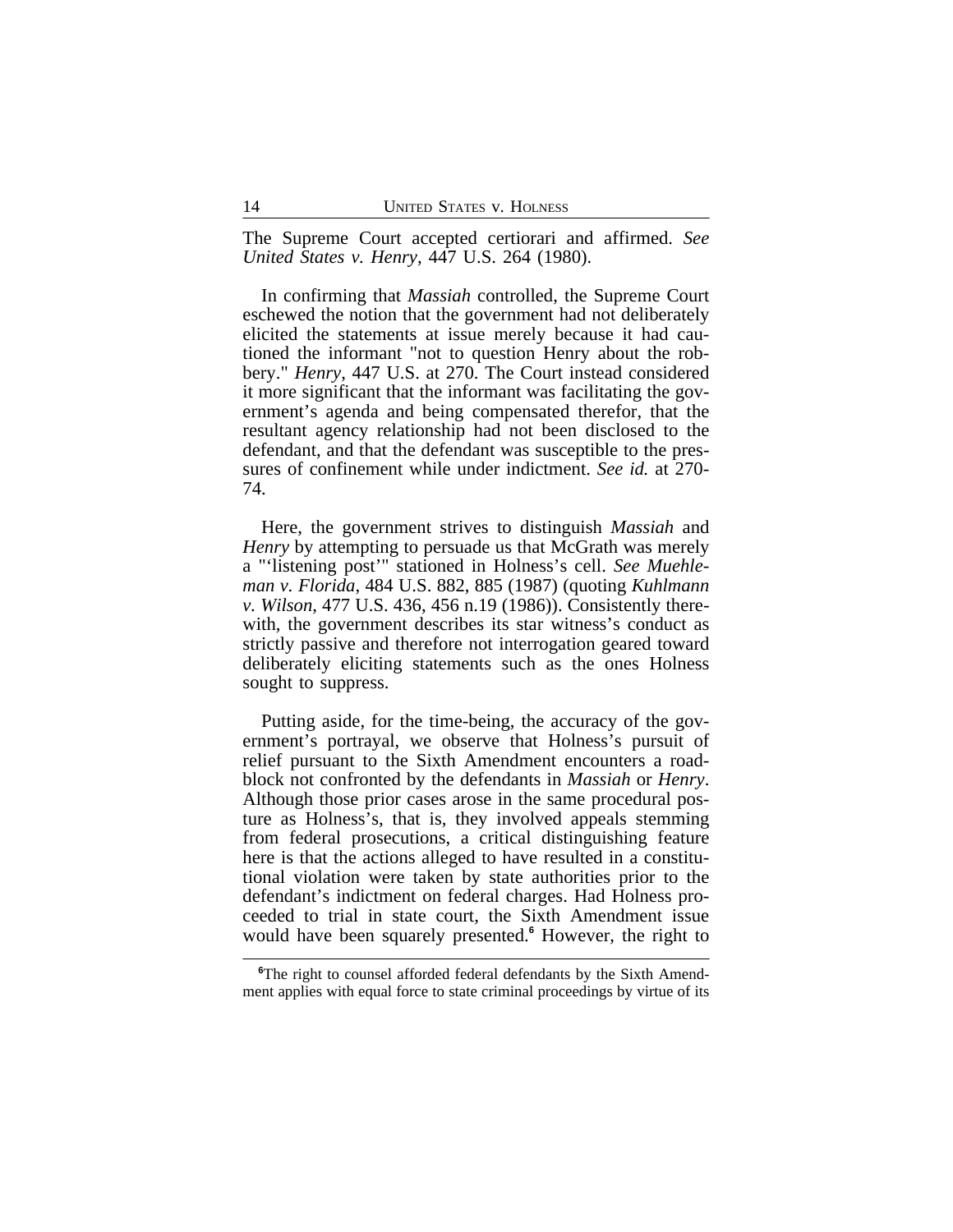counsel secured by the Sixth Amendment has been deemed "offense specific," i.e., "[i]t cannot be invoked once for all future prosecutions, for it does not attach until a prosecution is commenced." *McNeil v. Wisconsin*, 501 U.S. 171, 175 (1991).

To illustrate, in *Texas v. Cobb*, 532 U.S. 162 (2001), the defendant reported his wife and infant daughter missing in the aftermath of a supposed burglary of the family's home. The defendant eventually confessed to the burglary, for which he was indicted and given a lawyer. With his counsel present, the defendant was twice interrogated concerning the disappearances, but he denied any involvement. Later, the defendant was arrested on suspicion of murder in connection with the disappearances, given *Miranda* warnings, and, after waiving his rights, confessed to killing his family.

On state appellate review, the defendant obtained reversal of his conviction and resultant death sentence, but the Supreme Court reinstated the trial court's judgment. In so ruling, the Court concluded that the defendant's invocation of his Sixth Amendment right to counsel, while effective with respect to the initial burglary prosecution, was ineffective as to the subsequent murder proceedings because the charged offenses were different, namely, burglary and murder, each of which "'requires proof of a fact which the other does not.'" *Cobb*, 532 U.S. at 174 (quoting *Blockburger v. United States*, 284 U.S. 299, 304 (1932)).

## B.

#### 1.

In the case before us, Holness seeks to attack the validity of his federal conviction for interstate domestic violence

incorporation through the Fourteenth Amendment. *See Gideon v. Wainwright*, 372 U.S. 335, 342-45 (1963).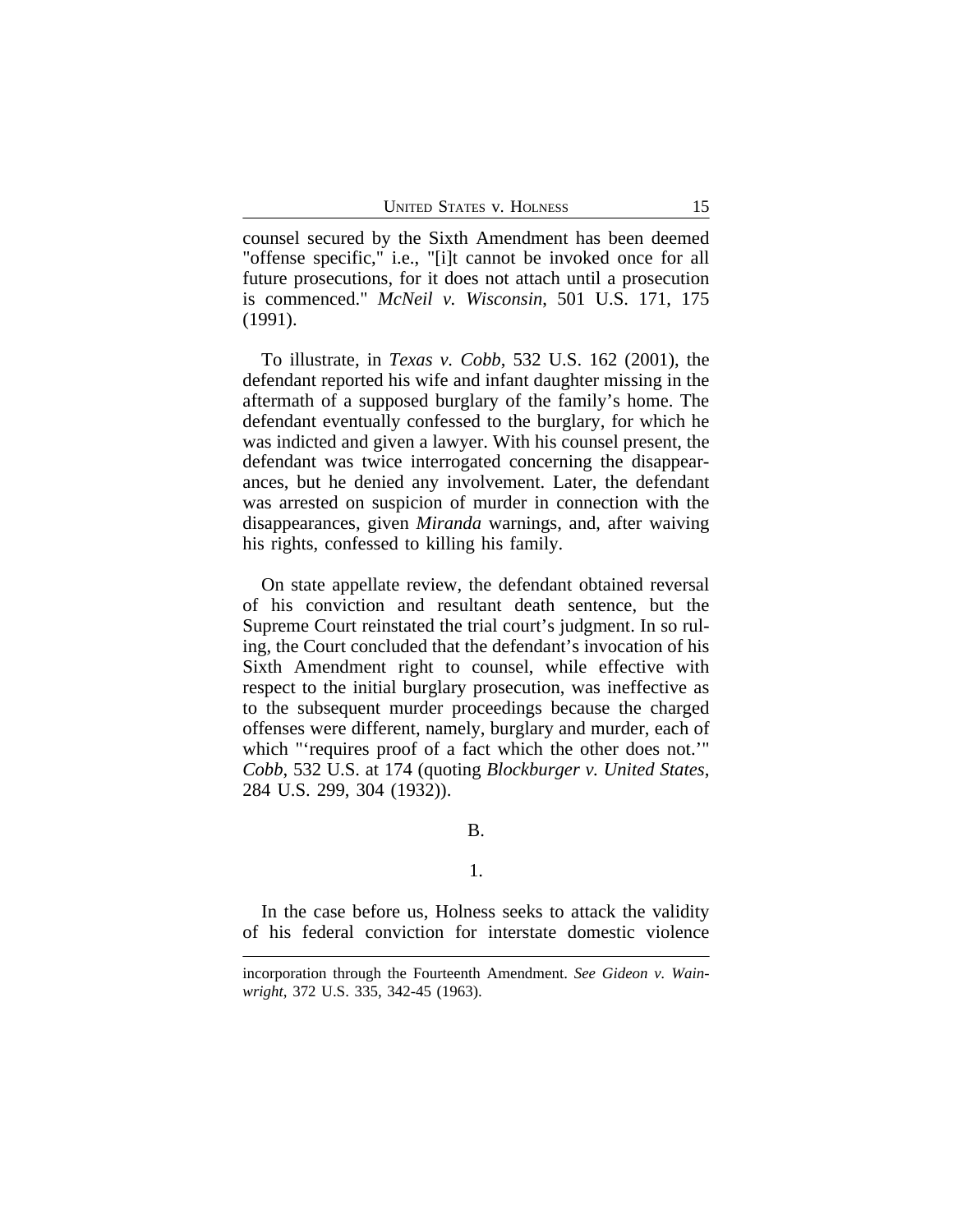based on the invocation of his Sixth Amendment right to counsel in connection with a prior state charge of murder. To convict Holness of murder in the first degree, the State of Maryland would have had to prove that he committed "a deliberate, premeditated, and willful killing." Md. Code, Crim. Law, § 2-201(a)(1). Holness's conviction on the federal charge of interstate domestic violence, on the other hand, was contingent on the government showing that he

travel[led] in interstate or foreign commerce . . . with the intent to kill, injure, harass, or intimidate a spouse, intimate partner, or dating partner, and . . . in the course of or as a result of such travel, commit- [ted] or attempt [ed] to commit a crime of violence against that spouse, intimate partner, or dating partner.

18 U.S.C. § 2261(a)(1).

The two offenses, when juxtaposed, fail the *Blockburger* test for identity. One readily discernible difference is that a conviction for first-degree murder in Maryland requires proof of a "killing," while the victim's death is not a prerequisite for a conviction under § 2261(a)(1); conversely, interstate travel must be shown in connection with the federal offense, but no such condition adheres to the state offense. Even were the contrast not so stark, "federal and state crimes are not the same offense, no matter how identical the conduct they proscribe." *United States v. Alvarado*, 440 F.3d 191, 196 (4th Cir. 2006) (citations omitted); *see United States v. Coker*, 433 F.3d 39 (1st Cir. 2005).

In *Alvarado*, the defendant was arrested on state drug charges after waiving his *Miranda* rights and answering questions. The state provided Alvarado with a lawyer, but then dismissed the charges following his preliminary hearing, releasing him to ATF custody in response to a federal criminal narcotics complaint. After again being given *Miranda*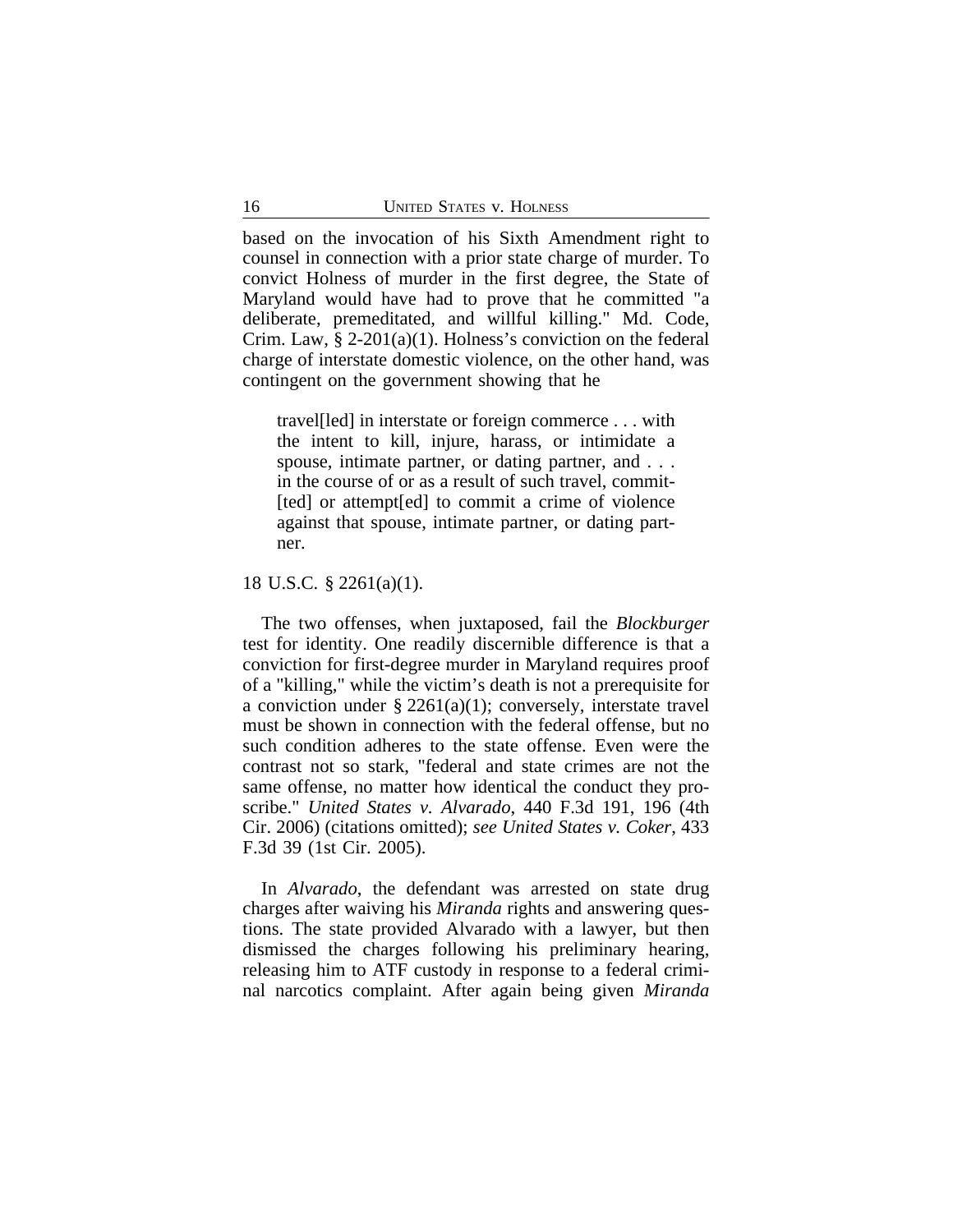warnings, Alvarado, without counsel present, made incriminating statements. Applying *Cobb*, we rejected Alvarado's constitutional challenge to his conviction, concluding that "the Sixth Amendment right to counsel in the state proceedings did not survive the dismissal of state charges. [The] defendant's state and federal offenses were inherently distinct under the dual sovereignty doctrine." *See* 440 F.3d at 198.

*Coker* clearly illustrates the proper application of *Cobb* in the dual-sovereignty context. In *Coker*, the defendant was arraigned in state court and appointed a lawyer to defend him on arson and injury-to-property charges stemming from a dwelling fire ignited by a Molotov cocktail. The fire department alerted the ATF, which led to Coker being questioned by federal authorities outside the presence of counsel after receiving *Miranda* warnings and giving his consent to proceed. During the interview, Coker confessed to setting the fire, after which he was indicted by a grand jury and convicted in federal court of attempted arson. The court of appeals rejected Coker's Sixth Amendment challenge, noting that although the state and federal arson charges "both . . . involved the same essential elements of proof," *see* 433 F.3d at 42, "the dual sovereignty doctrine applies for the purposes of defining what constitutes the same offense" for right-tocounsel purposes, *id.* at 44.

2.

Holness nonetheless insists that the strictures of *Cobb* and *Alvarado* must yield to and be interpreted in light of *Elkins v. United States*, 364 U.S. 206 (1960). In *Elkins*, state law enforcement officers executed a search warrant at a suspicious residence, expecting to seize pornography. There was no pornography, but there was wiretapping paraphernalia. The state instituted criminal proceedings, but the trial court granted the defendants' motion to suppress the seized evidence on the ground that the search was unlawful. Meanwhile, federal authorities executed their own search warrant on the safety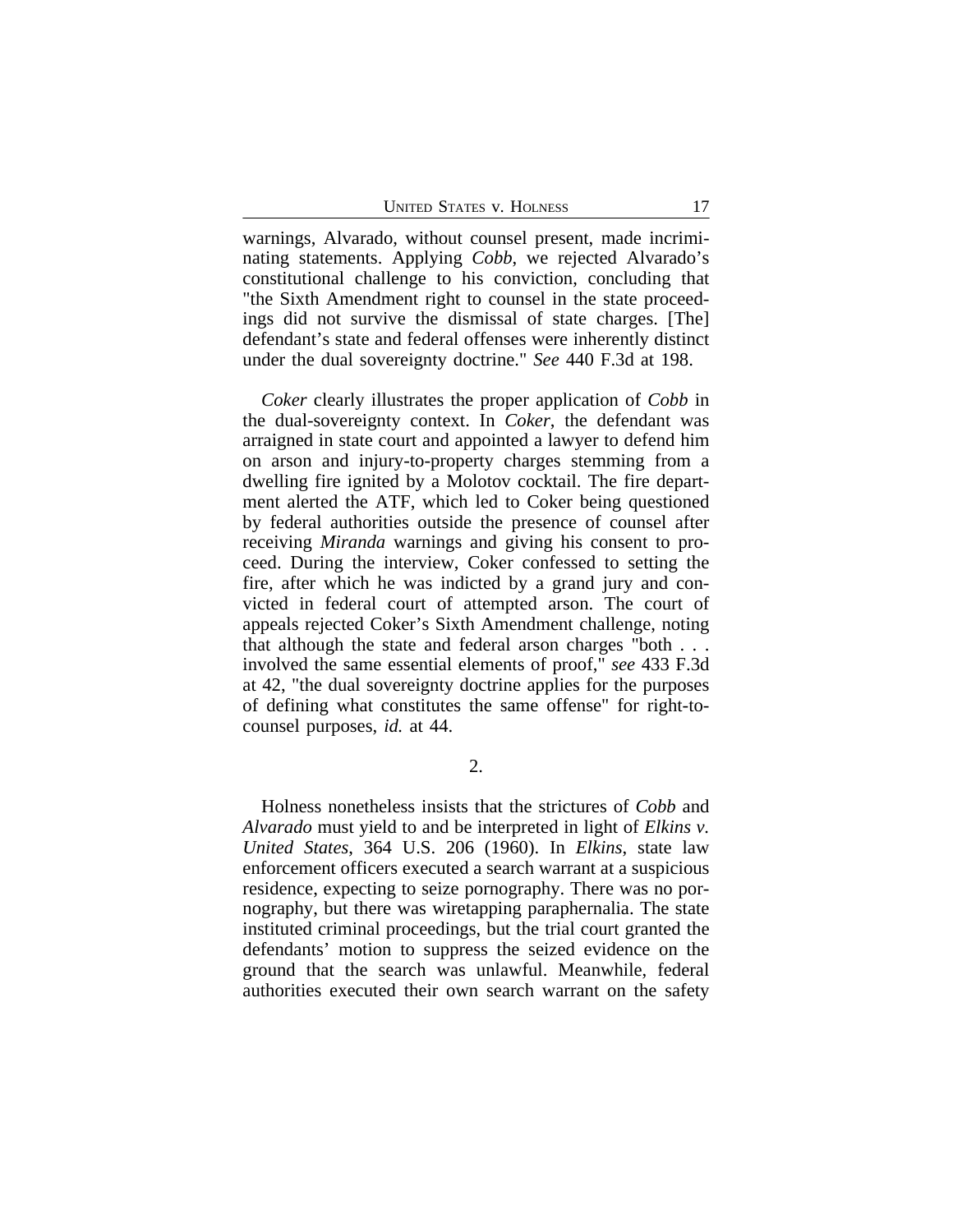deposit box where the state had placed the evidence. The state charges were abandoned, but, shortly thereafter, the defendants were indicted by a grand jury and convicted of federal wiretap offenses after the district court denied their suppression motion. The court of appeals affirmed the convictions, deeming irrelevant the lawfulness of the state search and seizure "because there had been no participation by federal officers." *Elkins*, 364 U.S. at 208.

The *Elkins* Court vacated and remanded, ruling that, as dictated by the Fourth Amendment's applicability to the states by virtue of its Fourteenth Amendment incorporation, "evidence obtained by state officers during a search which, if conducted by federal officers, would have violated the defendant's immunity from unreasonable searches and seizure . . . is inadmissible over the defendant's timely objection in a federal criminal trial." 364 U.S. at 223. The Court noted that a contrary rule "implicitly invites federal officers . . . at least tacitly to encourage state officers in the disregard of constitutionally protected freedom," providing an "inducement to subterfuge and evasion with respect to federal-state cooperation in criminal investigation." *Id.* at 221-22.

We perceive no urgency in this case prompting us to employ *Elkins* to craft an exception through which the Sixth Amendment right to counsel might apply beyond its offensespecific limitations. There is certainly no suggestion in the record before us that the state authorities engaged in any misconduct for which they might seek, through collusion with the federal government, to avoid the attendant ramifications. Moreover, as we explain in Part V, *infra*, the Fifth Amendment affords us ample opportunity to analyze and evaluate the conduct of which Holness complains, i.e., his policeprompted interaction with McGrath while detained on the authority of the State of Maryland.

It comes as no surprise, then, that at the suppression hearing, the district court dutifully applied *Cobb* and *Alvarado*,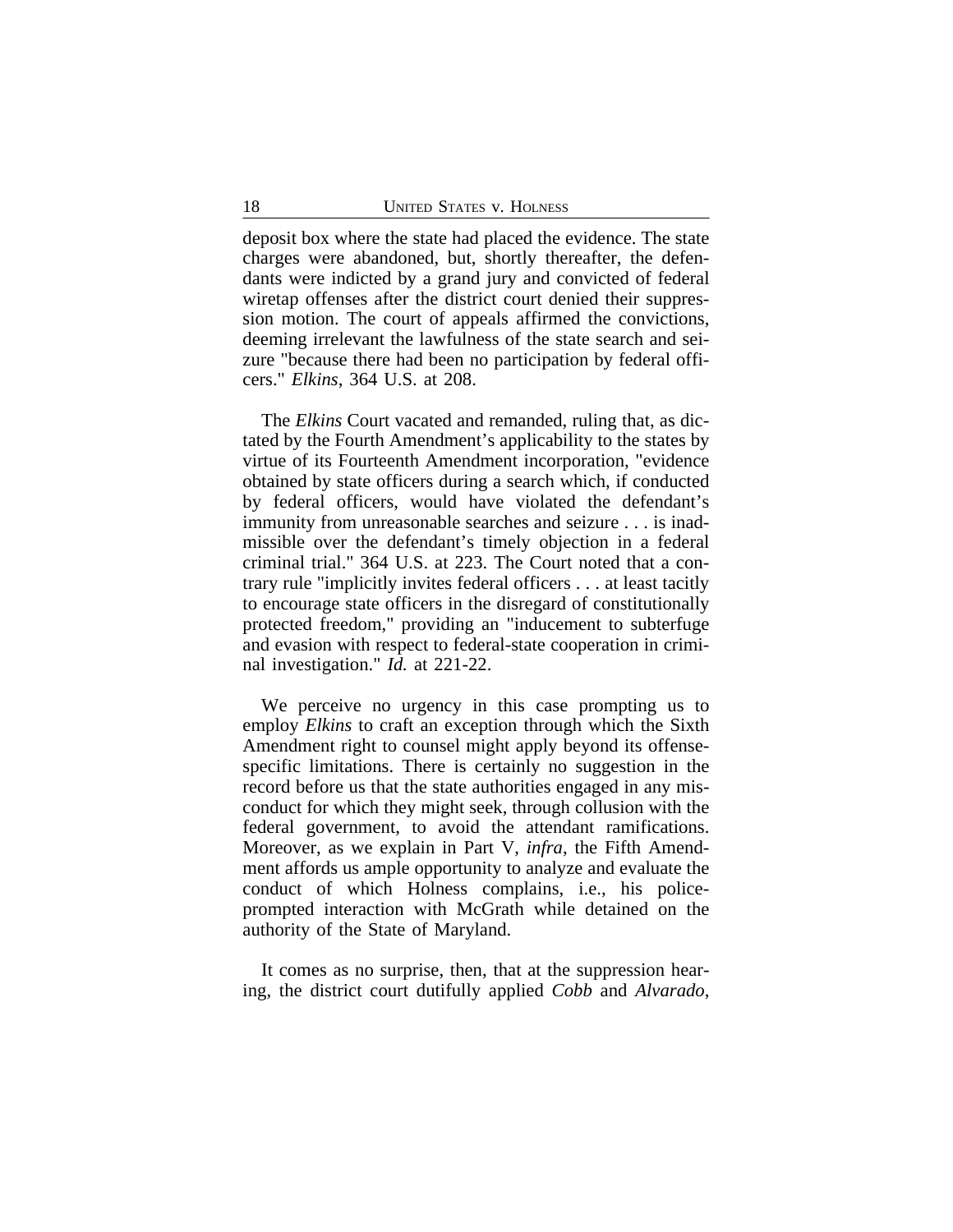observing that "there was no involvement of the federal government" in advance of the August 31, 2009 meeting between McGrath and Sergeant Hall. J.A. 119. The court thus arrived at the inevitable conclusion that "the Sixth Amendment right simply did not attach" to the federal charges. *Id.* Grounded in the cited precedents, the court's ruling on the discrete issue before it was quite obviously correct, but we confront uncommon circumstances here that necessitate further inquiry.

#### IV.

Mindful of our role as arbiter and not advocate, we make no habit of venturing beyond the confines of the case on appeal to address arguments the parties have deemed unworthy of orderly mention or, perhaps, not contemplated at all. Our general disdain for the helter-skelter manifests itself in myriad specific ways, such as the oft-cited "rule that contentions not raised in the argument section of the opening brief are abandoned." *United States v. Al-Hamdi*, 356 F.3d 564, 571 n.8 (4th Cir. 2004). We have implemented a similar rule with respect to arguments raised solely in amicus briefs, on the ground that such issues have "plainly been waived by the only party entitled to pursue" them. *Snyder v. Phelps*, 580 F.3d 206, 216 (4th Cir. 2009), *aff'd*, 131 S. Ct. 1207 (2011). Abandonment and waiver are therefore prominent concepts, and we strive to apply their implementing rules on a consistent basis, because they facilitate the Court's business and provide a substantial measure of fairness and certainty to the litigants who appear before us.

These "rules," however, are not jurisdictional in the sense that they encroach in any fashion upon our inherent authority to consider and decide pertinent matters that otherwise may be ignored as abandoned or waived. Thus, we possess the discretion under appropriate circumstances to disregard the parties' inattention to a particular argument or issue. *See Rice v. Rivera*, 617 F.3d 802, 808 n.4 (4th Cir. 2010) (citing *A Helping Hand, LLC v. Balt. Cnty., Md.*, 515 F.3d 356, 369 (4th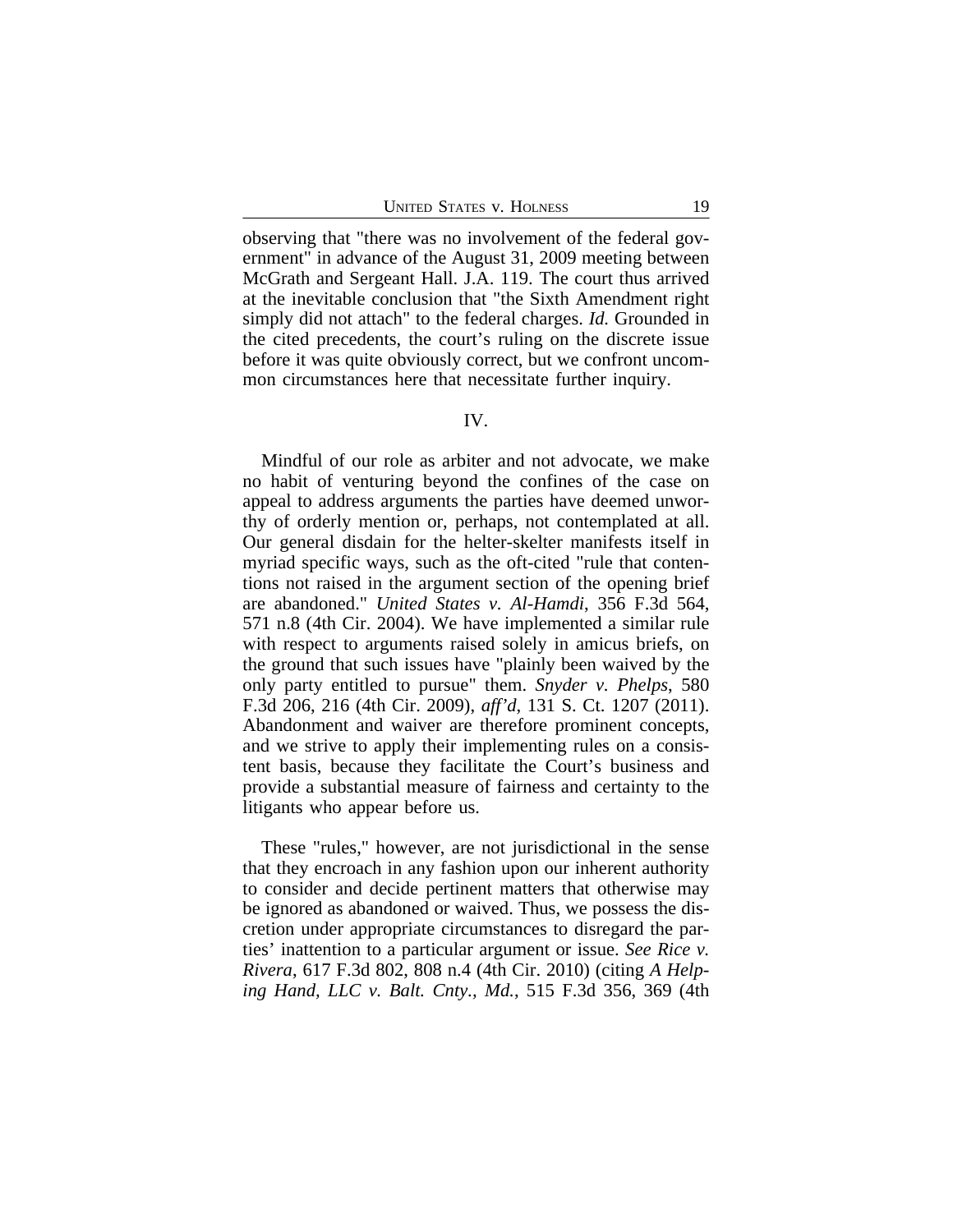Cir. 2008)). One factor that may militate in favor of exercising that discretion exists when the facts have been sufficiently developed to readily permit evaluation of an alternative legal theory. *See New Amsterdam Cas. Co. v. Waller*, 323 F.2d 20, 24-25 (4th Cir. 1963) (declining on remand to construe as judicial admission counsel's prior legal stipulation disproved on appeal, as informed by modern pleading practice that "a party's misconception of the legal theory of his case does not work a forfeiture of his legal rights"), *cited in Rice*, 617 F.3d at 808 n.4.

Other factors include enhancing the efficiency of the decisionmaking process and the conservation of scarce judicial resources. *See LaBruna v. U.S. Marshal*, 665 F.2d 439, 442 (2d Cir. 1981) (deviating from "customary rule" to consider argument not presented to district court insofar as appellate ruling would "promote interest of judicial economy since the record is already adequate to permit a determination," and remand "would further postpone the ultimate resolution of" the petitioner's underlying claim for relief). The court of appeals in *United States v. Giovannetti*, 928 F.2d 225 (7th Cir. 1991), recognized that it could, on its own accord and notwithstanding the government's failure to raise the issue, assess the harmlessness of an error in a criminal trial. To determine whether it should exercise such discretion, the Seventh Circuit identified "the controlling considerations" as the size of the record and its complexity, the degree to which the court could be certain of its resultant legal analysis, and whether avoiding the issue would "result in protracted, costly, and ultimately futile proceedings in the district court." *Id.* at 227.

In Holness's case, we discern the need to evaluate the merits of the constitutional implications of his interactions with McGrath following the latter's meeting with Sergeant Hall. We have already concluded that no acts imputable to the State of Maryland worked any deprivation of Holness's Sixth Amendment right to counsel with respect to the federal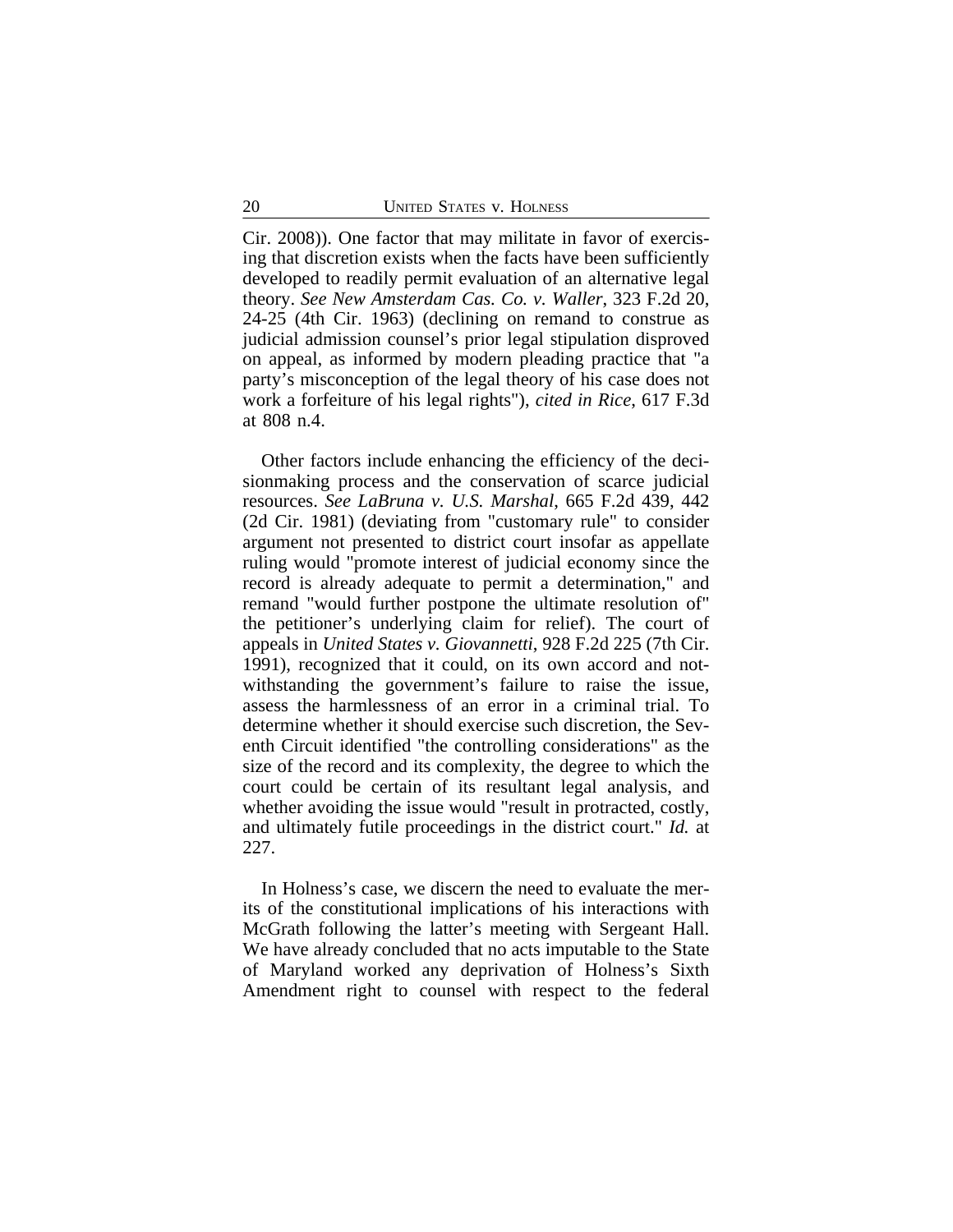charges of which he stands convicted. A substantial question remains, however, as to whether those same acts contravened Holness's Fifth Amendment rights. We think the issue fairly arises from the face of the record, and that it may be definitively resolved thereon. That record, though voluminous, has not been rendered inscrutable by its length. Evaluating on direct appeal the application of the Fifth Amendment is likely to promote judicial economy, insofar as our disposition now will conserve the time and effort that would otherwise be expended in the inevitable habeas corpus proceeding to develop a claim that counsel was ineffective for neglecting to bring the matter to our attention.

#### V.

## A.

#### 1.

The Fifth Amendment provides, among other things, that no one "shall be compelled in any criminal case to be a witness against himself." U.S. Const. amend. V. This "privilege against self-incrimination," *Miranda v. Arizona*, 384 U.S. 436, 478 (1966), is safeguarded in part by the familiar prophylactic warnings given to arrestees that, for example, they have the right to remain silent and the right to the presence of an attorney — the latter at public expense, if necessary, *see id.* at 479. Thus, although the text of the Amendment does not specifically confer any entitlement to legal representation in criminal cases, the Supreme Court, through its implementing decisions, has "declared that an accused has a Fifth and Fourteenth Amendment right to have counsel present during custodial interrogation." *Edwards v. Arizona*, 451 U.S. 477, 482 (1981).

Though deriving from the privilege against selfincrimination, the Fifth Amendment right to counsel is discrete therefrom, as signified by the means the police must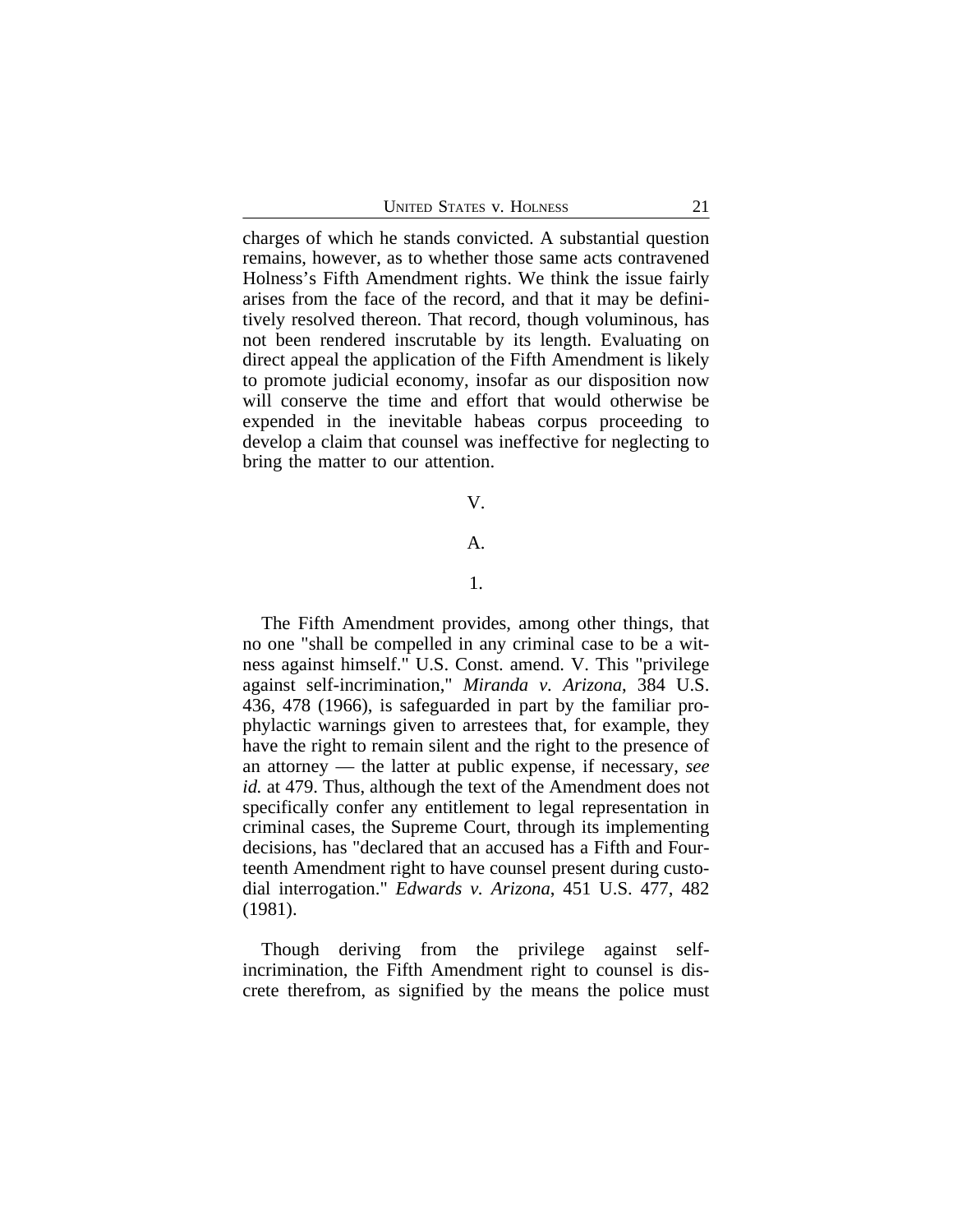employ in response to the invocation of either. *See Edwards*, 451 U.S. at 482 ("If the accused indicates that he wishes to remain silent, the interrogation must cease. If he requests counsel, the interrogation must cease until an attorney is present."). The right to counsel embodied in the Fifth Amendment is likewise distinct from its Sixth Amendment counterpart. Whereas the Sixth Amendment entitlement attaches only in "criminal prosecutions," i.e., upon indictment or other commencement of formal proceedings, the Fifth Amendment right may arise beforehand, whenever a suspect is taken into custody and questioned.

The interplay is perhaps best illustrated in *McNeil v. Wisconsin*, 501 U.S. 171 (1991). The suspect in that case, upon arrest for an armed robbery during a burglary near Milwaukee, refused to answer any questions but failed to request an attorney; he was nonetheless assigned a public defender at his initial appearance. Remaining in custody through the following week, the suspect was thrice questioned concerning different offenses (an armed robbery and murder in Racine County), and he waived his *Miranda* rights on all three occasions. Based in part on his statements, the suspect was formally charged with the Racine crimes.

The Supreme Court determined that the suspect having availed himself of his Sixth Amendment right to counsel in connection with the Milwaukee robbery charge did not render his subsequent uncounseled statements concerning the Racine offenses "the invalid product of impermissible approaches" by the police. *McNeil*, 501 U.S. at 177. Justice Scalia, writing for the Court, explained:

The purpose of the Sixth Amendment counsel guarantee . . . is to protect the unaided layman at critical confrontations with his expert adversary, the government, *after* the adverse positions of government and defendant have solidified with respect to a particular alleged crime. The purpose of the *Miranda*-*Edwards*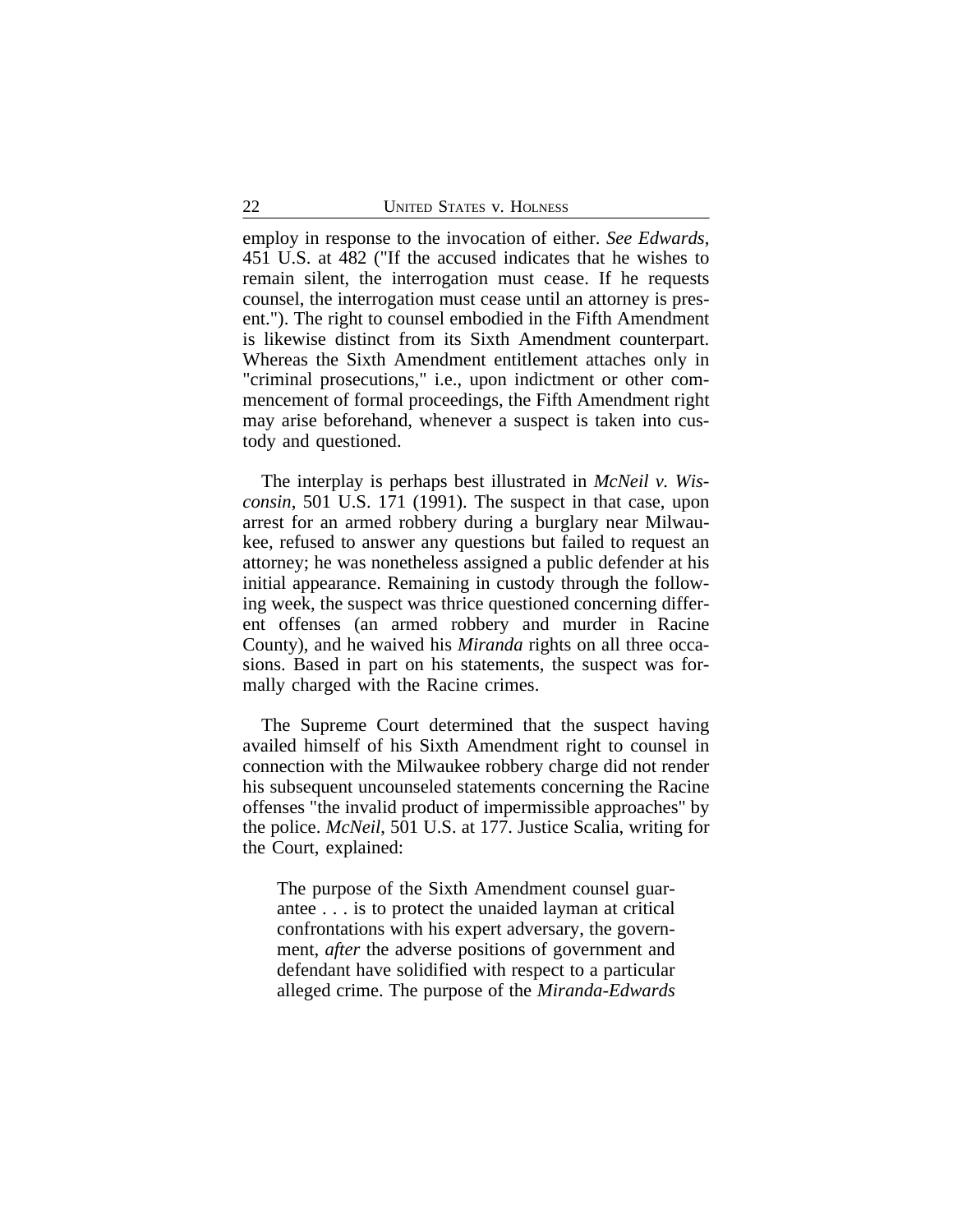guarantee, on the other hand . . . is to protect a quite different interest: the suspect's desire to deal with the police only through counsel.

*Id.* at 177-78 (citations, internal quotation marks, and alterations omitted). The Fifth Amendment right to counsel applies in a narrow sense "only to custodial interrogation," but it broadly "relates to interrogation regarding *any* suspected crime and attaches whether or not the adversarial relationship produced by a pending prosecution has yet arisen." *Id.* at 178 (internal quotation marks omitted). Thus, although the Sixth Amendment right to counsel is offense-specific, the similar right derived from the Fifth Amendment is not. *See id.* at 177.**<sup>7</sup>**

2.

The threshold question, then, is whether Holness had invoked, and not waived, his entitlements under the Fifth Amendment — either his right to counsel or his privilege against self-incrimination — at the time he made his incriminating statements in McGrath's presence. Holness had earlier waived both rights, first at his initial interview and then again that same day upon reinitiating contact with Sergeant Hall and Sergeant Smith for the purpose of returning to the crime scene to reenact his version of events. *See Edwards*, 451 U.S. at 484-85 (explaining that, upon accused's invocation of Fifth Amendment right to an attorney, uncounseled interrogation must cease "unless the accused himself initiates further communication, exchanges, or conversations with the police"). At

<sup>&</sup>lt;sup>7</sup>It follows that "[t]o invoke the Sixth Amendment interest is, as a matter of *fact*, *not* to invoke the *Miranda*-*Edwards* interest. One might be quite willing to speak to the police without counsel present concerning many matters, but not the matter under prosecution." *McNeil*, 501 U.S. at 178. Justice Scalia concluded, "To find that the defendant invoked his Fifth Amendment right to counsel on the present charges merely by requesting the appointment of counsel at his arraignment on the unrelated charge is to disregard the ordinary meaning of that request." *Id.* at 178-79 (citations, internal quotation marks, and alterations omitted).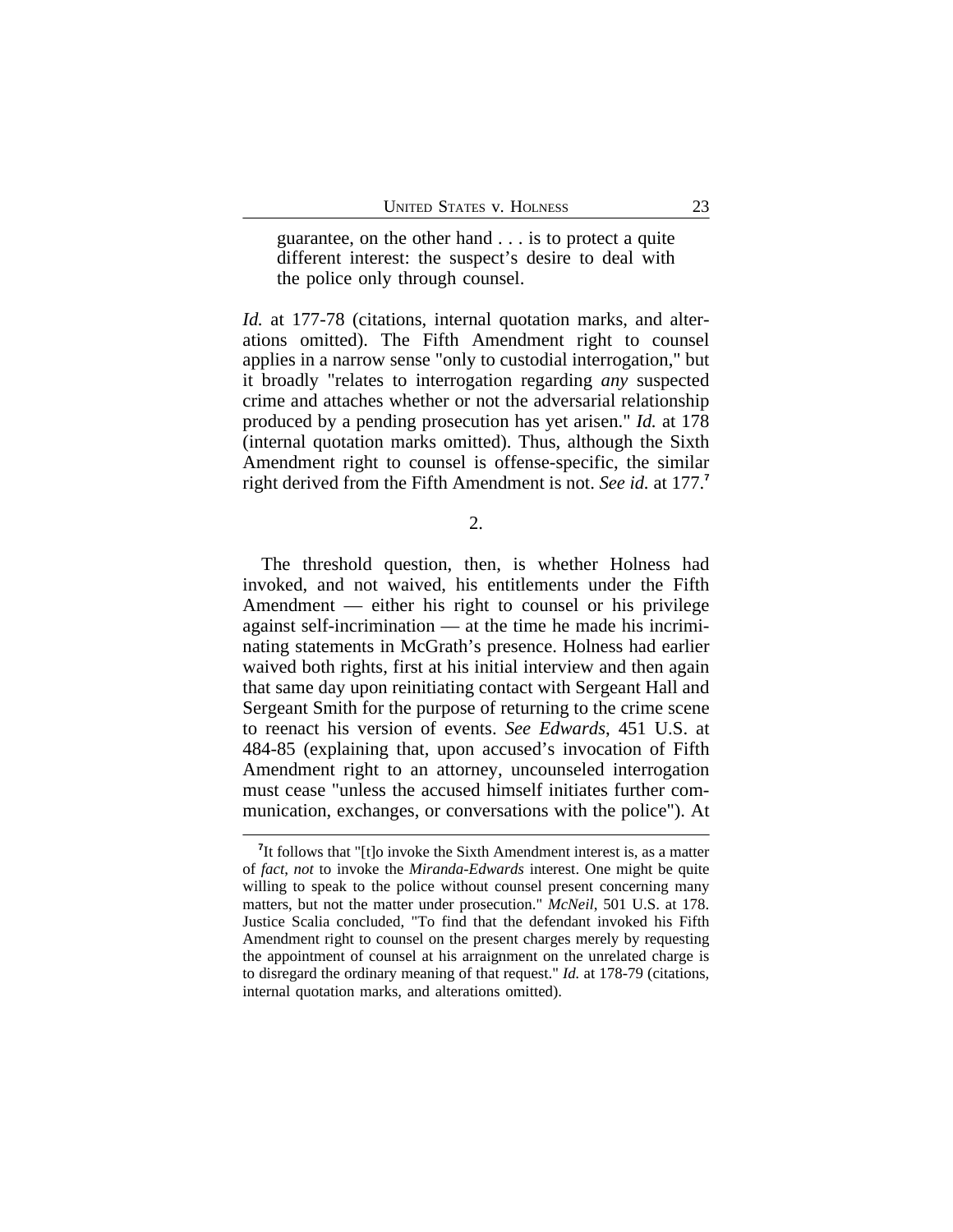the hearing on the suppression motion, however, it was established that once Holness realized that the police would not be persuaded of his innocence, he reasserted his Fifth Amendment protections:

[SERGEANT HALL]: I readvised him [of his *Miranda* rights] before the reenactment.

[DEFENSE COUNSEL]: Before the reenactment?

A: Yes.

Q: When you returned to the Centerville barracks, . . . was there another advisement of rights at that point?

A: No.

Q: And then that interview lasted a while longer and then eventually Mr. Holness again requested —

A: Yes.

Q: — counsel?

A: Yes. He asked for an attorney, yes.

\* \* \*

Q: Okay. And it's your testimony that he stopped, I mean you stopped the interview immediately upon him asking for an attorney?

A: The second time, yes.

J.A. 83-84, 86.**<sup>8</sup>**

**<sup>8</sup>**An assistant public defender entered his appearance on behalf of Holness in the Kent County District Court on June 15, 2009. *See* J.A. 105.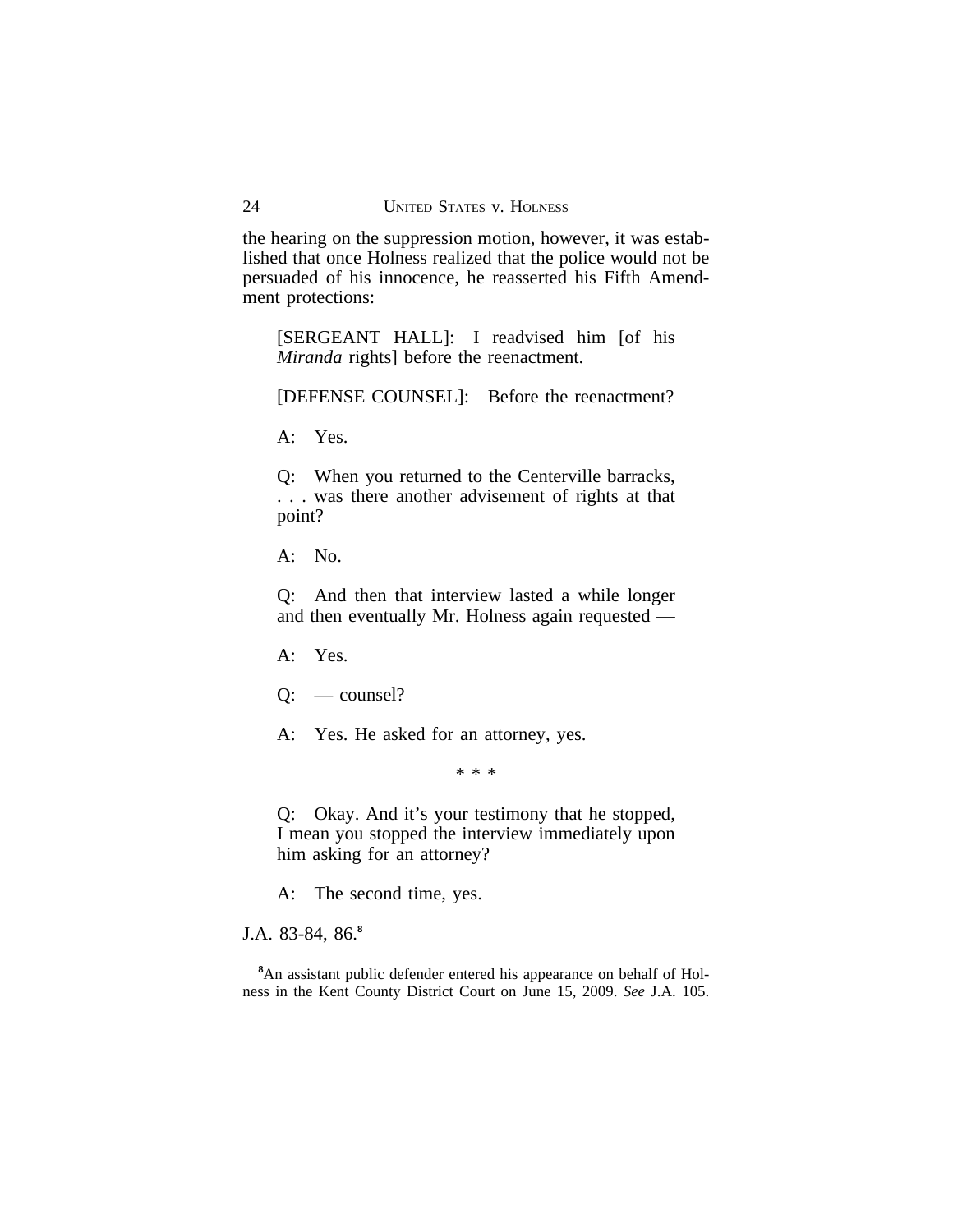| <b>UNITED STATES V. HOLNESS</b> |  |
|---------------------------------|--|
|---------------------------------|--|

Holness's request for counsel was ultimately honored, and he was never again questioned by the police prior to being indicted in July 2009 by the State of Maryland, or, thereafter, up to the time that McGrath returned to their shared cell upon meeting with Sergeant Hall in August 2009, or, following McGrath's release, before the dismissal of the state charges upon return of the federal indictment in November 2009. After his initial appearance before the district court, Holness was in short order provided with an attorney under the Criminal Justice Act, *see* J.A. 4, and there is no indication that he was ever interviewed by the federal authorities.

Holness's deliberate invocation of his Fifth Amendment rights distinguishes his situation from that of the defendant in *Illinois v. Perkins*, 496 U.S. 292 (1990). In *Perkins*, the police, upon receiving a tip that a prison inmate awaiting trial on an unrelated charge had committed an unsolved murder, placed an undercover officer in the inmate's cellblock. The inmate was charged with the murder after he confided his involvement to the officer. The statements, however, were suppressed by the trial court, and that ruling was upheld on initial challenge, with the state court of appeals concluding that *Miranda* "prohibits all undercover contacts with incarcerated suspects that are reasonably likely to elicit an incriminating response." *Perkins*, 496 U.S. at 295 (citation and internal quotation marks omitted).

The Supreme Court disagreed and reversed, observing that "[c]onversations between suspects and undercover agents do not implicate the concerns underlying *Miranda*." *Perkins*, 496 U.S. at 296. The Court continued: "The essential ingredients of a police-dominated atmosphere and compulsion are not present when an incarcerated person speaks freely to someone

The same attorney continued to represent Holness in the Kent County Circuit Court after the state indictment and until the state charges were dismissed. *Id.* at 105, 112.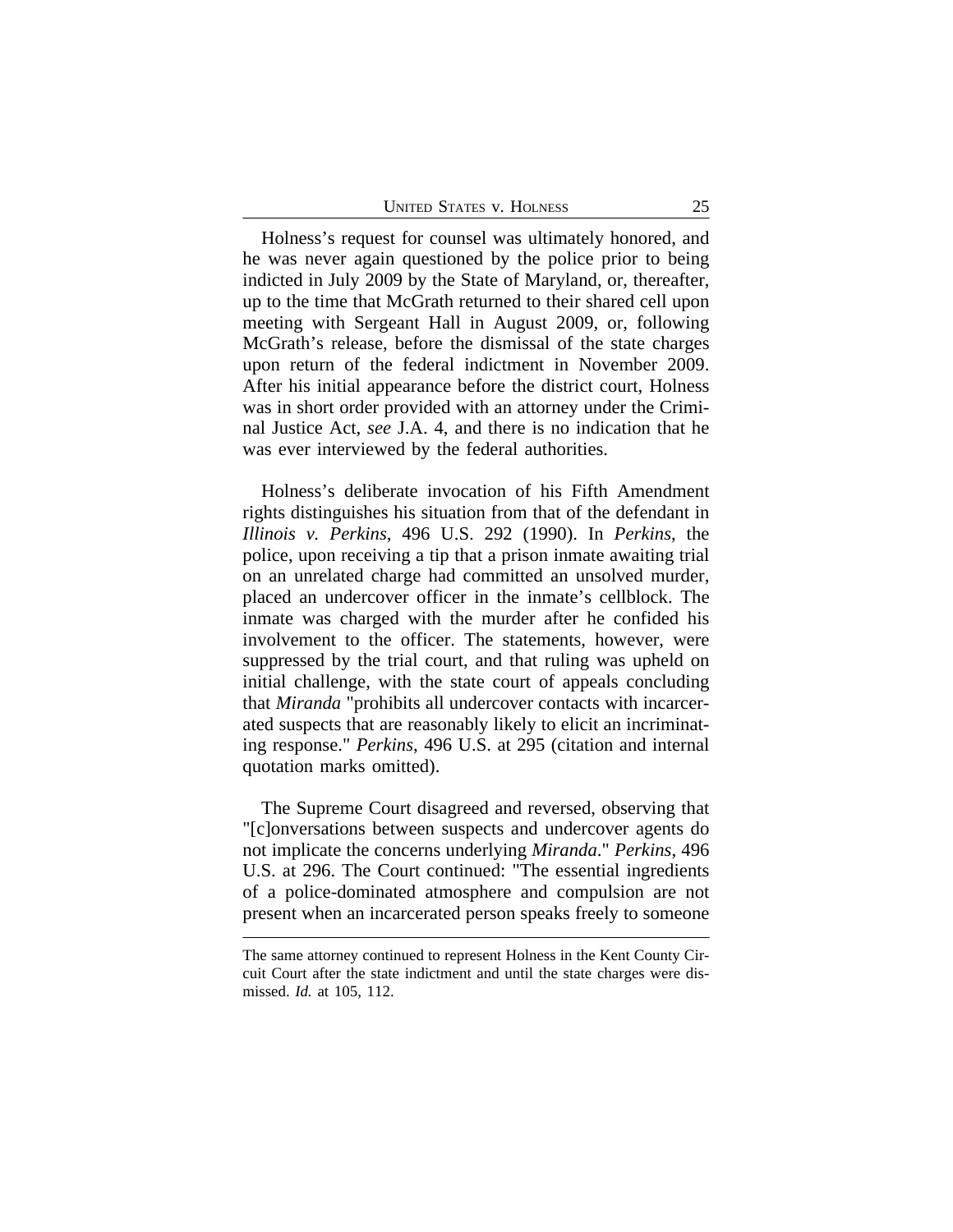whom he believes to be a fellow inmate." *Id.* (citations and internal quotation marks omitted). The Fifth Amendment privilege against self-incrimination, the Court recalled, is triggered by custodial interrogation, but the "custody in a technical sense" to which prisoners are routinely subjected, *see id.* at 297, is not the coercive custody contemplated by *Miranda*. *See Perkins*, 496 U.S. at 296-97; *see also Howes v. Fields*, 132 S. Ct. 1181, 1189 (2012) (explaining that "custody," in the *Miranda* context, "is a term of art that specifies circumstances that are thought generally to present a serious danger of coercion"); *Montejo v. Louisiana*, 556 U.S. 778, 795 (2009) (emphasizing that "[i]f the defendant is not in custody then" *Miranda* and *Edwards* "do not apply").

In effect, then, it was irrelevant in *Perkins* that the incriminating statements were made in prison, as the same result would have obtained had the suspect's dialogue with the undercover officer taken place at the local tavern. In neither case would the police have been operating under the encumbrance of a preexisting invocation of the suspect's Fifth Amendment rights. Justice Brennan, writing separately in *Perkins*, acknowledged as much:

Nothing in the Court's opinion suggests that, had respondent previously invoked his Fifth Amendment right to counsel or right to silence, his statements would be admissible. If respondent had invoked either right, the inquiry would focus on whether he subsequently waived the particular right.

496 U.S. at 300 n.\* (Brennan, J., concurring in the judgment) (citations omitted). Justice Brennan surmised, without contradiction from the majority, that "[s]ince respondent was in custody on an unrelated charge when he was questioned, he may be able to challenge the admission of these statements if he previously had invoked his *Miranda* rights with respect to that charge." *Id.* (citation omitted).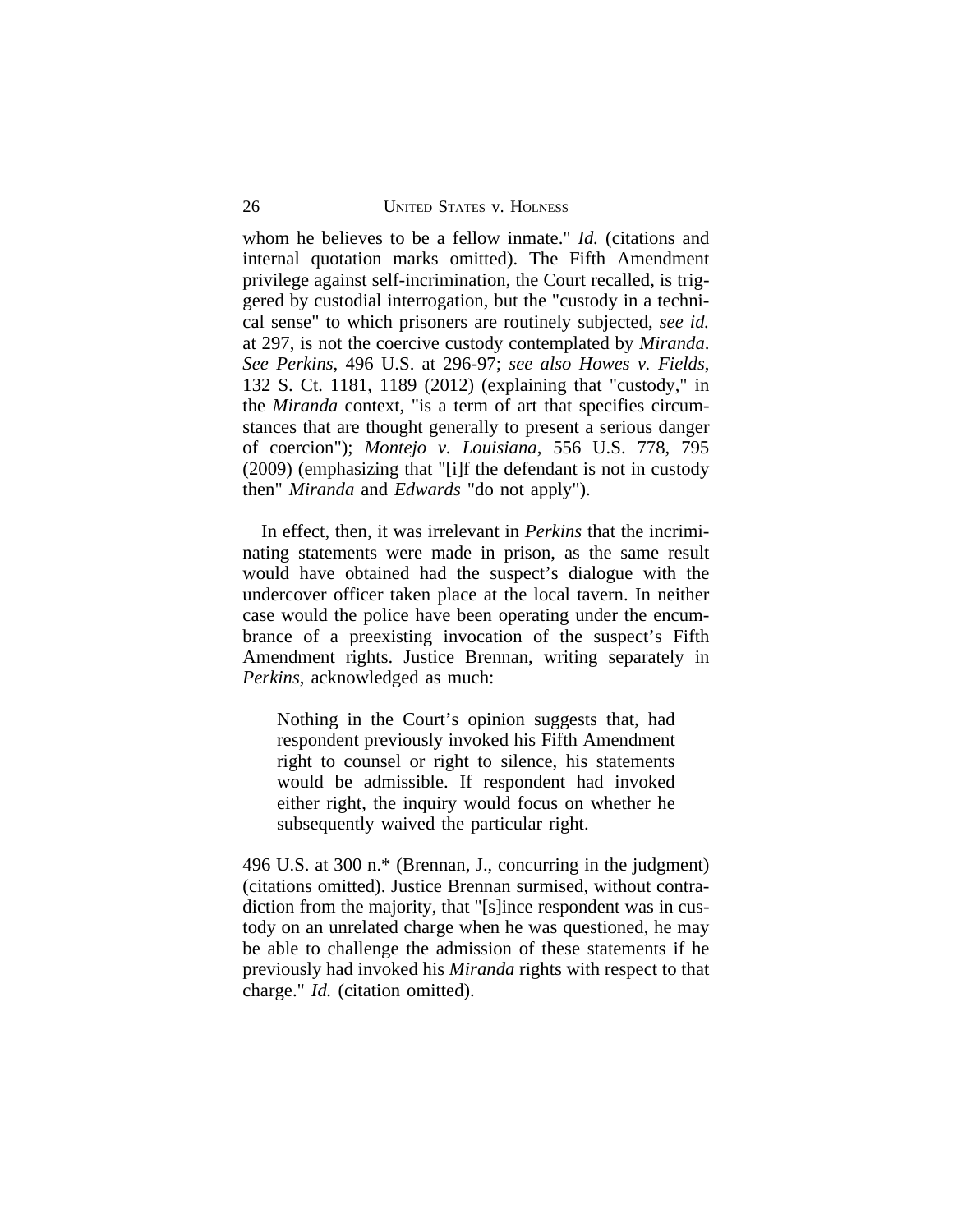| <b>UNITED STATES V. HOLNESS</b> |  |
|---------------------------------|--|

Justice Brennan's observation makes sense generally, on the one hand, given the Supreme Court's pronouncement in *Arizona v. Roberson*, 486 U.S. 675 (1988), that the Fifth Amendment entitlement to counsel applies not only to the offense with respect to which it is first invoked, but also to circumstances "in which the police want to interrogate a suspect about an offense that is unrelated to the subject of their initial interrogation." *Id.* at 677. In *Roberson*, the suspect was arrested for burglary, and, upon being advised of his *Miranda* rights by the arresting officer, requested a lawyer. Three days later, another officer arrived at the jail to question the suspect concerning a different burglary. Although the second officer again administered *Miranda* warnings, the incriminating statements obtained as the result of the interrogation were adjudged properly suppressed in light of the *Edwards* rule that, absent initiation of contact by the suspect, questioning could only have recommenced after counsel had been provided. *See Roberson*, 486 U.S. at 683 ("[T]he presumption raised by a suspect's request for counsel — that he considers himself unable to deal with the pressures of custodial interrogation without legal assistance — does not disappear simply because the police have approached the suspect, still in custody, still without counsel, about a separate investigation.").

On the other hand, it is difficult to square Justice Brennan's ruminations with the particular facts before the Court in *Perkins*, being mindful of the majority's focus on custody (or lack thereof) as the determinative factor. Regardless of whether the inmate had previously invoked his Fifth Amendment right to counsel, he simply was not in custody in the same sense as the suspect in *Roberson*, whom, though also residing in jail, had been isolated by the police for questioning.

3.

Seeking elucidation, we look to the Supreme Court's recent decision in *Maryland v. Shatzer*, 559 U.S. 98, 130 S. Ct. 1213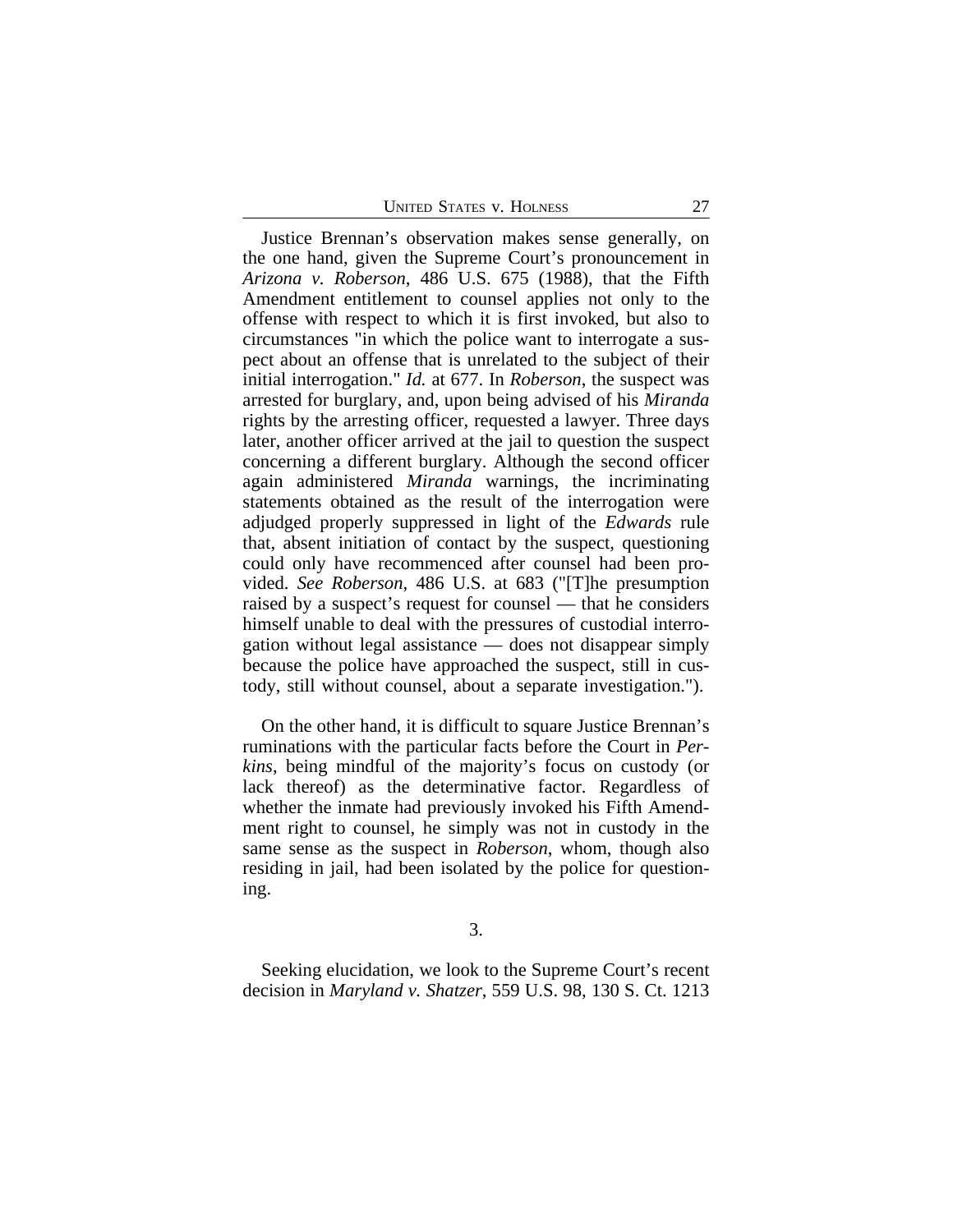(2010). In *Shatzer*, the suspect was serving a sentence for sexual abuse, and the police attempted to question him twice two and a half years apart — in the course of investigating a different abuse allegation. The suspect was segregated in a room away from the general prison population on both occasions. On the first attempt, in 2003, the suspect refused to speak without his attorney present; on the second, in 2006, the suspect waived his right to counsel and made statements implicating himself. As a result of the interrogation, the suspect was charged with sexual abuse and convicted at a bench trial after the trial judge denied suppression of the incriminatory statements.

The Supreme Court deemed that ruling correct, concluding that the *Edwards* rule is not of infinite duration, but may be disregarded "when a suspect who initially requested counsel is reinterrogated after a break in custody that is of sufficient duration to dissipate its coercive effects." *Shatzer*, 130 S. Ct. at 1222. The Court chose to set that "sufficient duration" at fourteen days, a period affording "plenty of time for the suspect to get reacclimated to his normal life, to consult with friends and counsel, and to shake off any residual coercive effects of his prior custody." *Id.* at 1223. The Court clarified, however, that imposition of the two-week dissipation period is not an engraved invitation for the authorities to pepper incarcerated suspects with repeated runs at uncounseled interrogation: "[W]e are not talking about 'reinterrogating' the suspect; we are talking about *asking his permission* to be interrogated." *Id.* at 1225.

*Shatzer*, then, and *Roberson* before it, are most instructive concerning overt attempts at questioning suspects at jail, while *Perkins*, in light of its facts, is probably more informative with respect to clandestine, covert attempts. In both situations, however, the presence or absence of custodial interrogation is the key  $-$  as it always has been  $-$  in determining whether, with respect to questioning conducted outside the presence of counsel, the *Edwards* rule demands the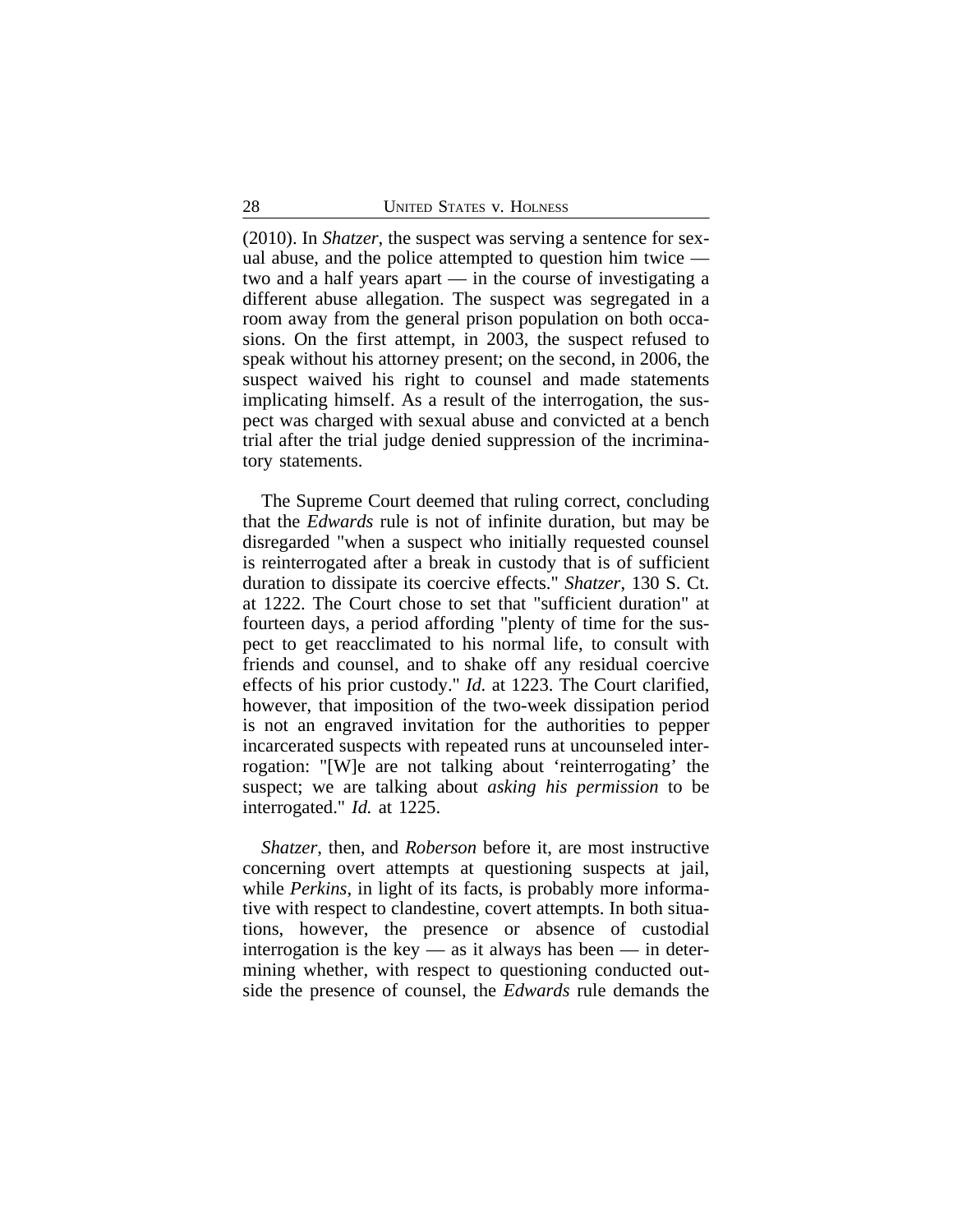fruits thereof be suppressed. In *Perkins*, the suspect was never in coercive custody, while in *Shatzer*, the requisite coercive aspect had long dissipated, rendering valid the suspect's Fifth Amendment waiver. The *Roberson* interrogation, by contrast, occurred well within the two-week custody barrier established in *Shatzer*.

4.

Sergeant Hall, it goes without saying, never asked permission to station McGrath in Holness's cell for the purpose of recording any inculpatory statements regarding the death of Serika Dunkley. The arrangement between Hall and McGrath was instead a covert attempt to elicit incriminating information from Holness, meaning that we should look primarily to *Perkins* for guidance. In consideration of the views expressed by Justice Brennan in his separate opinion — left unchallenged by the majority — we are unprepared to say that the Supreme Court in *Perkins* held for all time that suspects in prison can under no circumstances be in coercive custody in the presence of an unknown police agent. We are particularly reluctant to so conclude in a case where, as here, the authorities are fully aware that the suspect has invoked his Fifth Amendment rights.

To be sure, a suspect in Holness's shoes faces formidable obstacles to establishing the requisite "police-dominated atmosphere." *Perkins*, 496 U.S. at 296. The existing record would support a conclusion that McGrath became an agent of the police as a result of his August 31, 2009 meeting with Sergeant Hall. The record does not disclose, however, precisely how long each day Holness was compelled to remain in McGrath's company throughout the critical month following. We might assume that Holness and McGrath were apart at least some of the time — perhaps for meals, showers, exercise, and the like — though it seems clear that the relationship between the two was considerably closer than that between the suspect and government agent in *Perkins*. Although the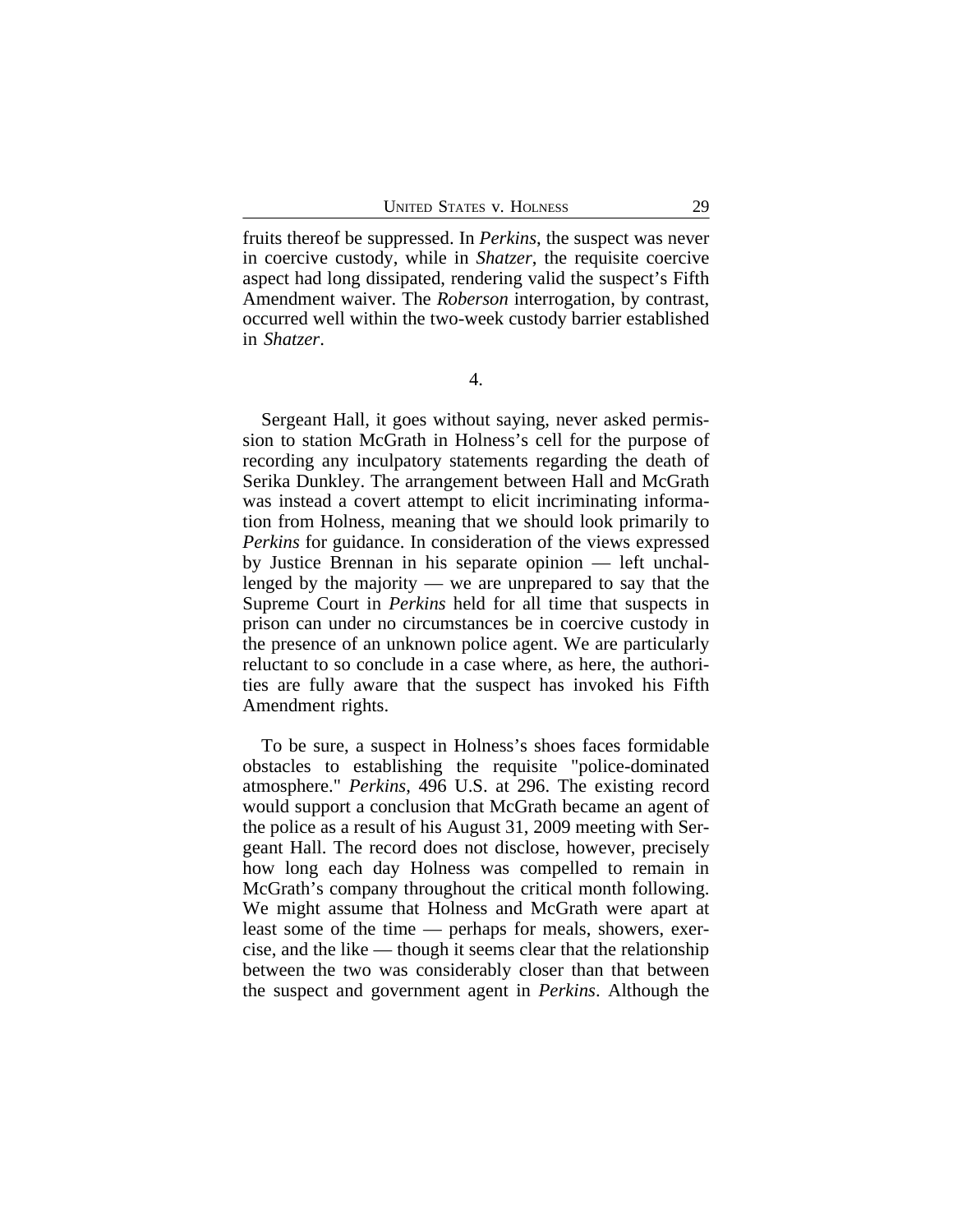latter was referred to by the *Perkins* Court as the "cellmate" of the former, 496 U.S. at 298, the agent was in fact stationed only in the same cellblock as the suspect. *See id.* at 294.

Further, in light of McGrath's observation as expressed in his letter to Sergeant Hall that Holness "is very much a loner," it could reasonably be inferred that Holness may have relied on McGrath almost exclusively for basic human contact. It is not inconceivable that further development of the record might reveal that the personal dynamic between Holness and McGrath "generate[d] 'inherently compelling pressures which work[ed] to undermine [Holness's] will to resist and to compel him to speak where he would not otherwise do so freely.'" *Perkins*, 496 U.S. at 296 (quoting *Miranda*, 384 U.S. at 467).

The question of whether McGrath's conversations with Holness constituted interrogation could also be resolved on remand. The district court touched upon the matter briefly at the suppression hearing, but the court's comments could hardly be construed as findings. The court mused:

[F]rom the evidence that I heard from Sergeant Hall's testimony and the recording of what we heard in terms of what he, in fact, told Mr. McGrath, although he may not have told him to be a listening post, he made it clear to him that he could not be a[n] interrogator. *So that from Sergeant Hall's perspective* there was no violation that would attach to the government.

J.A. 120 (emphasis added). The court at that point had not heard from McGrath, who testified at trial that he "listened to [Holness a] majority of the time. I mean, unless he asked me, something required me to ask him a question, then I never asked him a question." *Id.* at 582-83.

Remand to develop the material facts relating to custody and interrogation, however, is unnecessary. We will presume,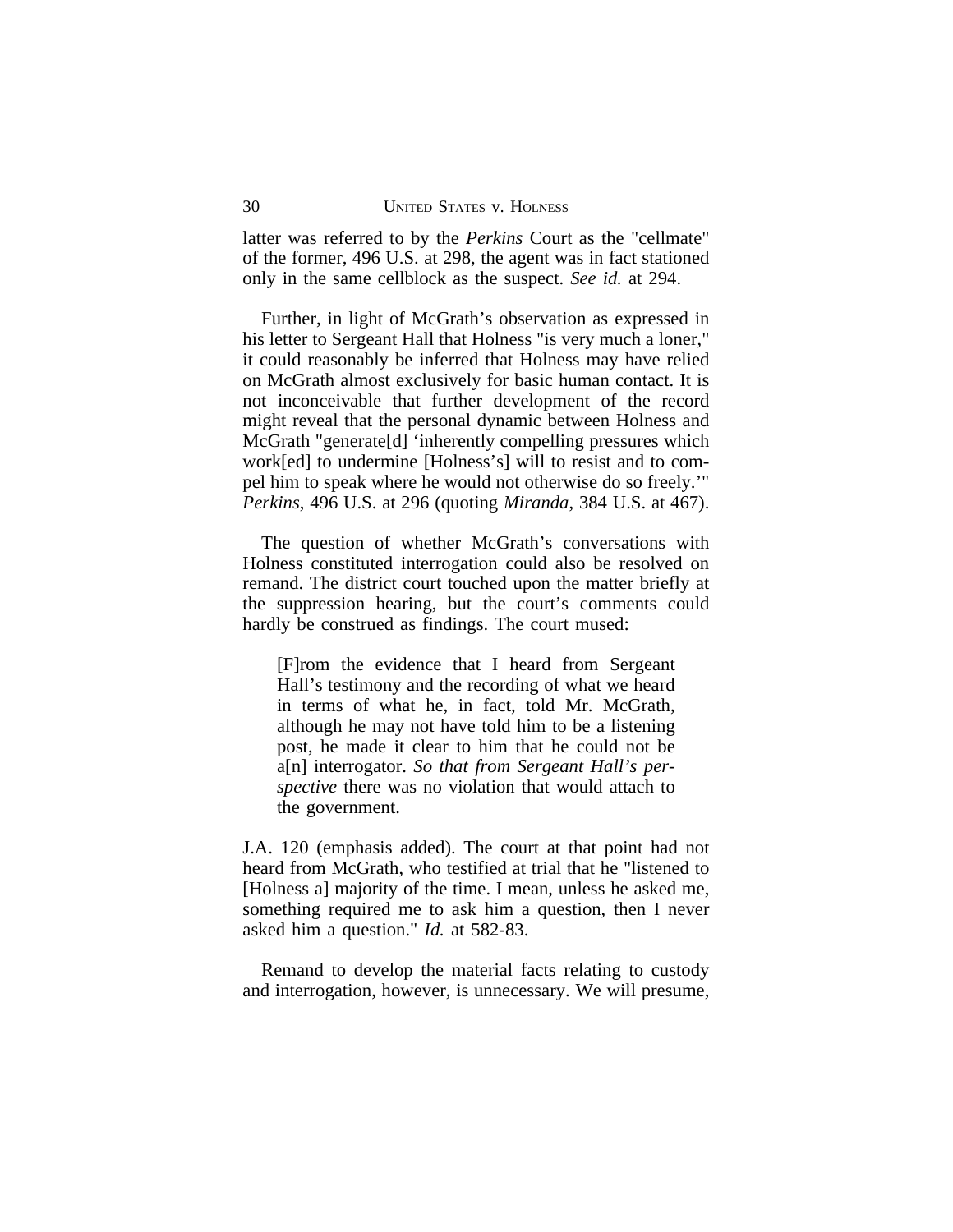for purposes of our analysis, that any statements or acts attributable to Holness after McGrath's meeting with Sergeant Hall on August 31, 2009, were obtained in contravention of the Fifth Amendment. As explained below, we nevertheless conclude that any Fifth Amendment error was, under the circumstances of this case, harmless beyond a reasonable doubt. *See Chapman v. California*, 386 U.S. 18, 24 (1967).

#### B.

### 1.

In order for the *Chapman* harmless-error standard to be satisfied, we need be convinced that the constitutional error "'did not contribute'" to Holness's conviction. *Arizona v. Fulminante*, 499 U.S. 279, 296 (1991) (quoting *Chapman*, 386 U.S. at 26). To put it another way, we must "be able to say with fair assurance, after pondering all that happened without stripping the erroneous action from the whole, that the judgment was not substantially swayed by the error." *United States v. Abu Ali*, 528 F.3d 210, 256 (4th Cir. 2008) (citation and internal quotation marks omitted). It is therefore not enough that Holness's jury could have found him guilty absent the supposed constitutional violation, for "[s]uch an analysis improperly conflates sufficiency-of-the-evidence review with the appropriate *Chapman* standard." *Virgin Islands v. Martinez*, 620 F.3d 321, 338 (3d Cir. 2010).

Nonetheless, the relative prominence and effect of the presumed Fifth Amendment error cannot be assessed in isolation, without an examination of the totality of the evidence before the jury. We begin by acknowledging that the government's case was predominantly circumstantial. The third person in the Honda that evening, i.e., "unknown Male 1," was not apprehended or identified; consequently, there were no witnesses who directly testified to Holness's involvement. The murder weapon was not recovered. Absent a signed confession from Holness, a guilty verdict depended in significant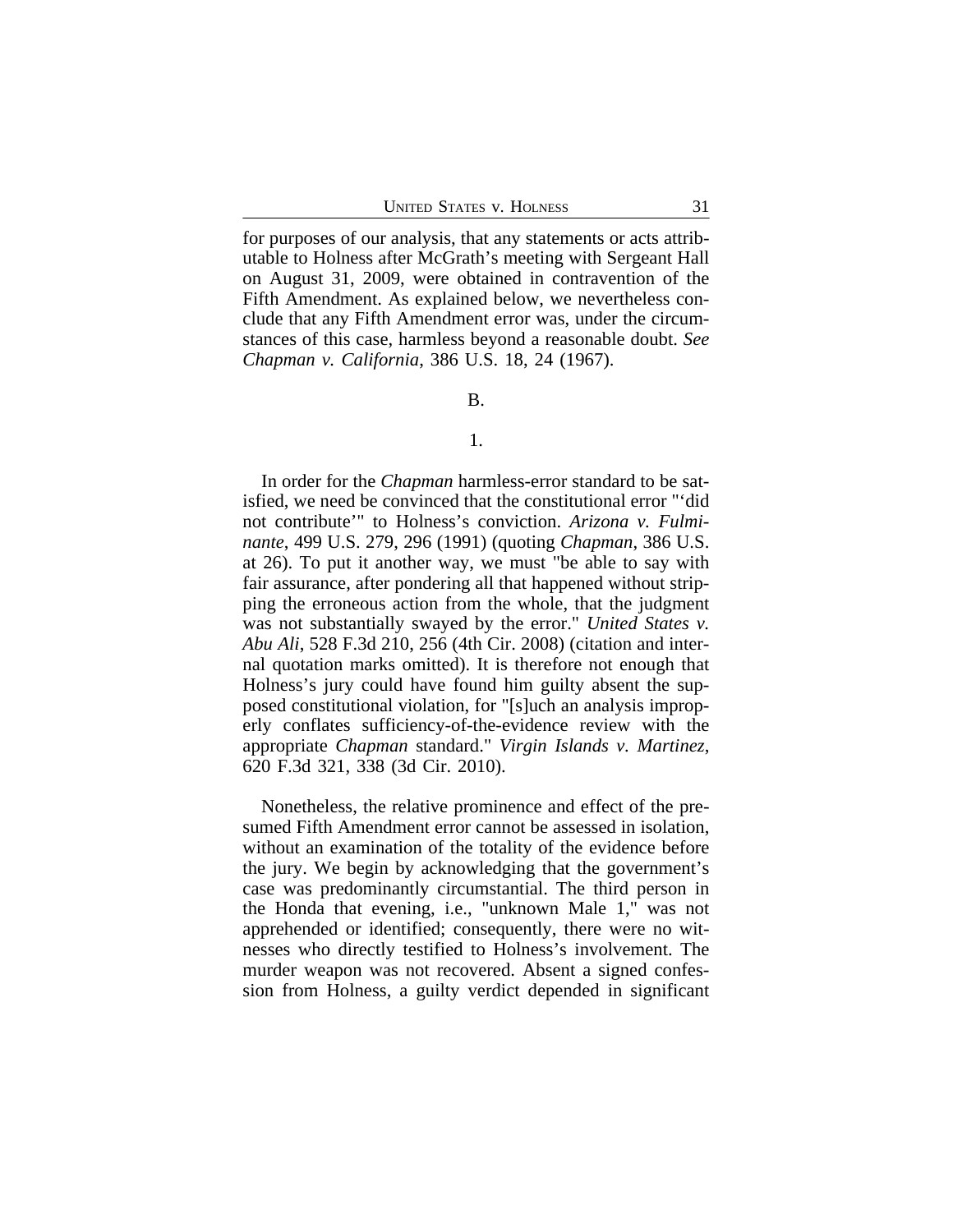part on the jury disbelieving his version of events as demonstrably inconsistent with some of the physical evidence. In counterpoint — and of considerable importance here — the government was not required to prove that Holness actually killed Dunkley, but only that he aided or abetted his alleged accomplice, or procured the commission of the murder. *See* 18 U.S.C. § 2(a).

Assuming, for the sake of argument, that all evidence of any interaction between Holness and McGrath subsequent to the latter's meeting with Sergeant Hall should have been excluded, that ruling would have pertained in relevant part to the discussion and efforts concerning the proposed letter to the *Washington Post*, McGrath's aborted draft, the recovered remains of Holness's draft, and McGrath's recording of the remainder. By introducing this evidence of desperate measures on the part of Holness, the government obviously intended for the jury to infer that his desperation was motivated by having actually caused Dunkley's death. The desired inference was far from being compelled, however, in that Holness's actions plausibly could also have been those of an innocent man who, realizing that juries are not infallible, was preoccupied with the practical possibility that he was going to be imprisoned for the rest of his life for a crime he did not commit. The defense did not so portray the challenged evidence, but the competing inferences are apparent enough to have hardly escaped the jury's notice.**<sup>9</sup>**

**<sup>9</sup>**We would be remiss if we neglected to point out that, in arguing for a judgment of acquittal on the obstruction count at the close of all the evidence, defense counsel characterized Holness's draft as "the document that has become the centerpiece of this trial." Transcript of Proceedings, March 25, 2011, at 7. We have independently reviewed the record, and though we have nothing but the utmost respect for the viewpoints and observations of the tireless advocates tasked with preserving the liberty of those accused of crimes (and who are actually present to observe the events in question), we think it unwise to uncritically credit the apparent spontaneous hyperbole of counsel, begat in the heat of battle.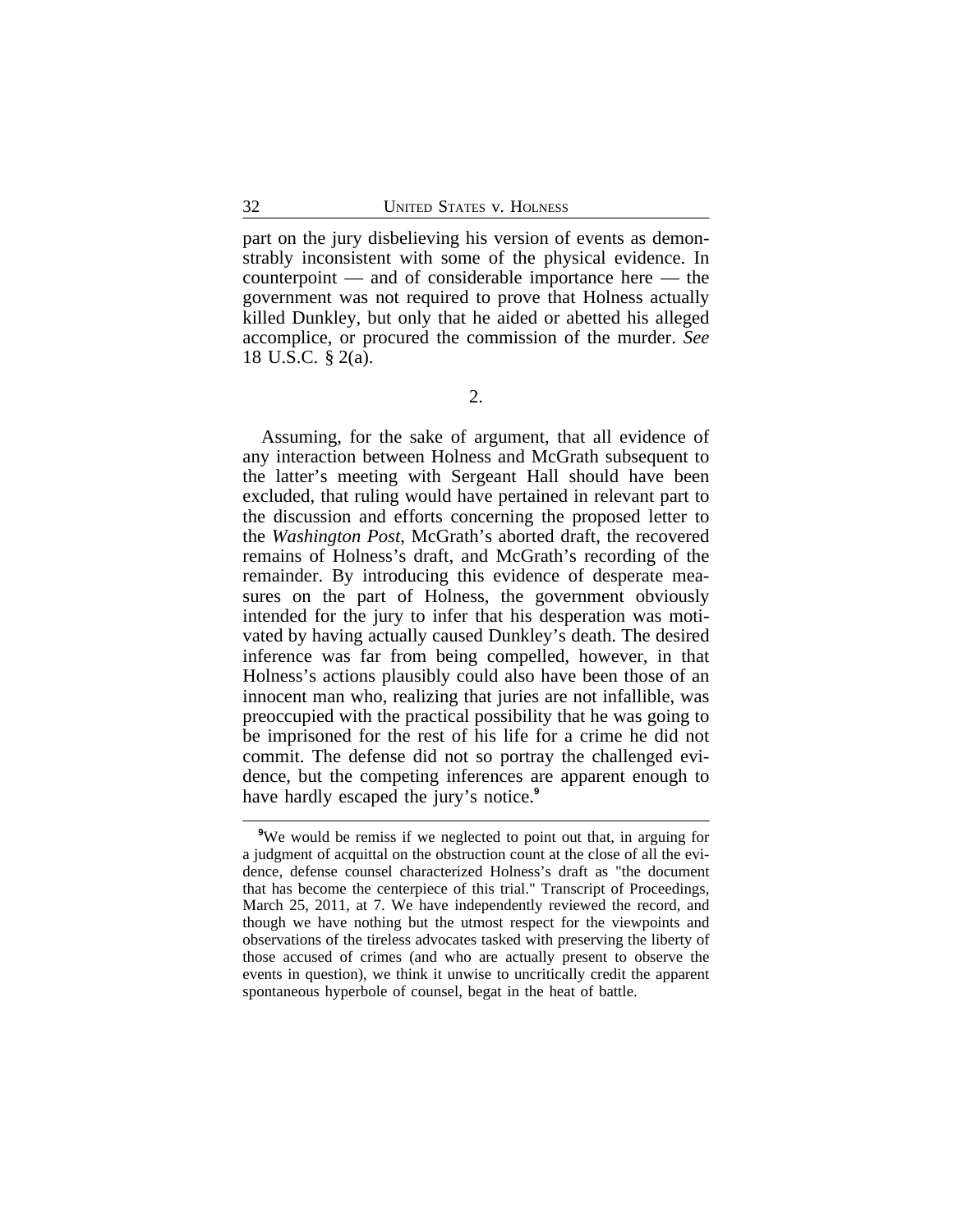| <b>UNITED STATES V. HOLNESS</b> |  |
|---------------------------------|--|
|---------------------------------|--|

Exclusion of the letter scheme would not have required the trial court to also bar evidence of Holness having subsequently decorated the wall of his cell with graffiti labeling McGrath a "snitch," and McGrath would certainly have been permitted to offer his testimony concerning anything he observed prior to contacting Sergeant Hall. The majority of those observations were detailed in McGrath's letter, kernels of fact among the chaff of opinion. These include the revelations that: (1) Holness and Dunkley were fighting to the extent that Dunkley mentioned the possibility of divorce; (2) it was Holness's decision (and not the carjacker's) to drive to Crumpton; (3) Holness was almost seen, and by implication did not wish to be, as the Honda was pulled to the side of Route 290 with its trunk open; (4) Holness changed his mind about going to someone's house for help; and (5) Holness conspired with the carjacker to dispose of the Honda in a manner that would deflect suspicion from himself.

Moreover, the physical evidence consistently indicated that Holness did not tell the truth to the police. Dr. Davis diagnosed no injury that would have supported Holness's contention that he lost consciousness, an assertion likewise belied by Lojack's tracking path and the corroborating testimony of Lupton and Boulter. Holness maintained that he had been bound by duct tape, yet his clothing bore no tape residue. The wound on Holness's arm was superficial, no matching rend or tear was revealed on his clothing, and his DNA was found on the tape roll, all of which suggests that Holness used the duct tape and the unrecovered blade on himself. Finally, that the Honda was recovered near an Apex bus stop, correlating to an internet search made shortly before on a computer to which Holness had unfettered access, is simply too tantalizing a happenstance to discount.

3.

Most damning of all, however, was McGrath's revelation at trial that Holness admitted to having thrown in the river the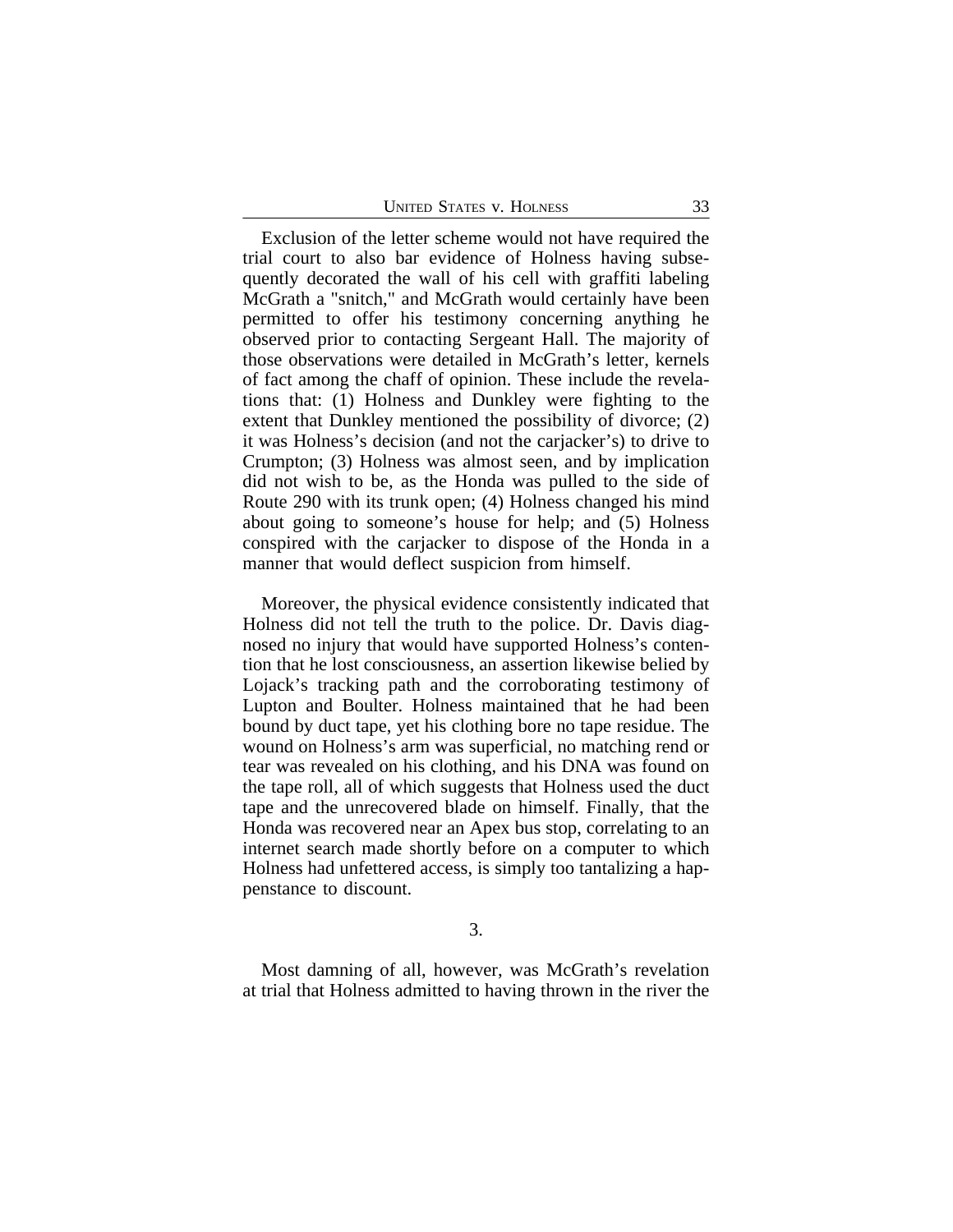weapon or weapons used to murder Serika Dunkley. As McGrath clarified through his testimony, this "secret," alluded to in his August 31, 2009 letter to Sergeant Hall, was disclosed to him by Holness prior thereto. Inasmuch as there was no evidence of McGrath having received anything of value in exchange for implicating Holness, the jury was entitled to accord his testimony significant weight unless there was some justification for discrediting it. Holness's admission, if credited, was far more directly probative of his guilt than his belated attempt to engineer an ambiguously motivated clumsy scheme to deflect the investigators' suspicions.**<sup>10</sup>**

Beyond the potential risk of taint presented by portions of McGrath's testimony, the evidence of Holness's guilt went far beyond mere sufficiency. Given the entirety of the circumstances, we are satisfied to say that the district court's judgment, entered on the jury's guilty verdict, could not have been substantially swayed by the evidence that may have been admitted in violation of the Fifth Amendment. That being the case, we are convinced that any constitutional error in Holness's trial did not contribute to his convictions and was therefore harmless.

**<sup>10</sup>**Defense counsel, perhaps out of tactical concerns of overemphasis, did not cross-examine McGrath on the murder weapon bombshell and why he failed to specifically mention such an important point in his letter to Sergeant Hall, or even in the follow-up interview. Instead, counsel tried to suggest that McGrath learned everything he knew about the case from discovery materials provided to Holness in his cell, and from the publicly available Statement of Charges filed in the state murder proceeding. On redirect, the prosecutor returned to the issue of the knife and McGrath's testimony that Holness had thrown it in the river, asking: "[Y]ou didn't get that out of the Statement of Charges, did you?" J.A. 600. After McGrath answered in the negative over Holness's objection, the prosecutor followed up: "Where did you get that?" *Id.* McGrath responded, "From Mr. Holness." *Id.* at 601.